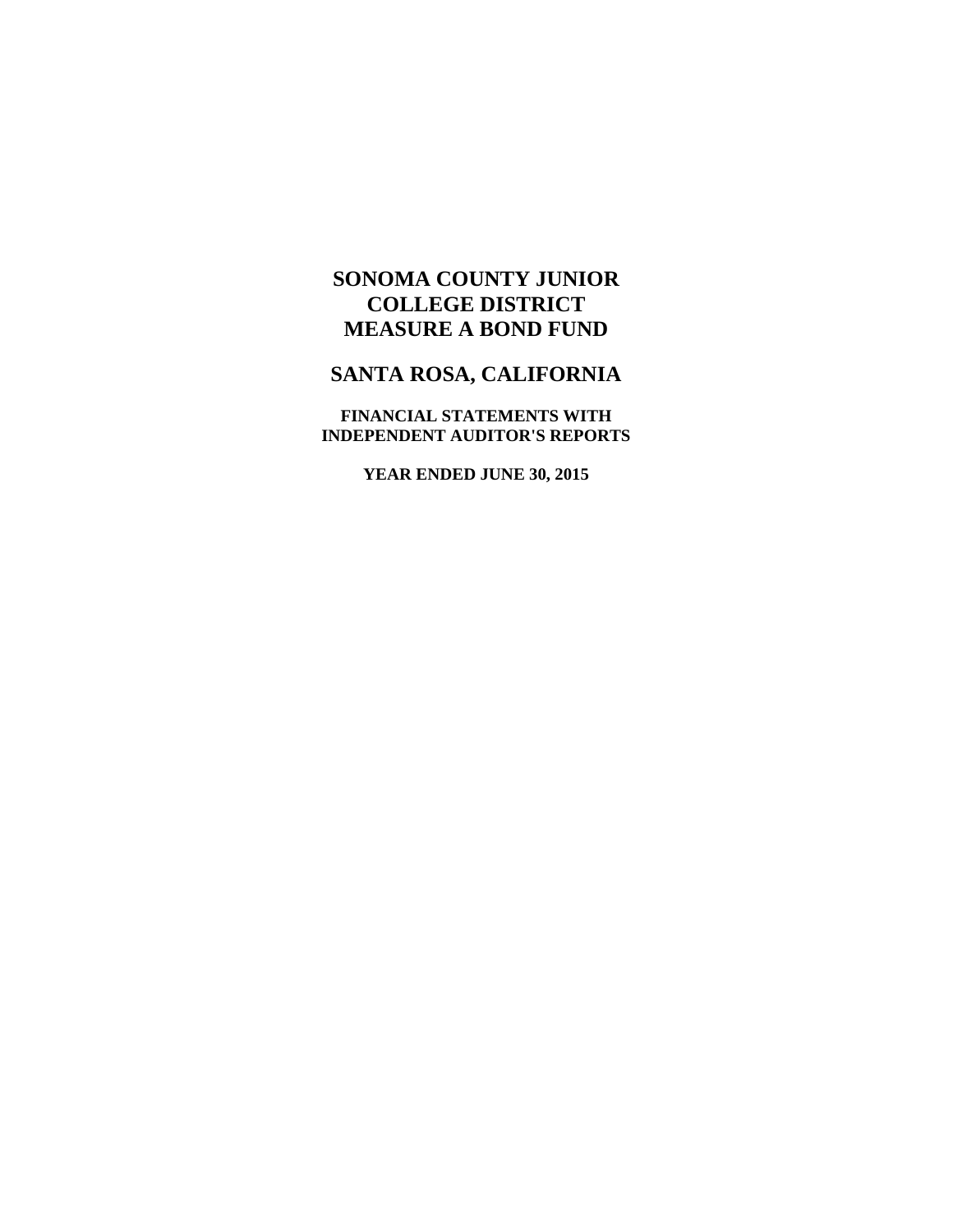### **TABLE OF CONTENTS JUNE 30, 2015**

|                                                                                                                                                                                                       | PAGE |
|-------------------------------------------------------------------------------------------------------------------------------------------------------------------------------------------------------|------|
| <b>INDEPENDENT AUDITOR'S REPORT</b>                                                                                                                                                                   | 1    |
| <b>MANAGEMENT'S DISCUSSION AND ANALYSIS</b><br>(Required Supplementary Information)                                                                                                                   | 3    |
| <b>FINANCIAL STATEMENTS</b>                                                                                                                                                                           |      |
| <b>Balance Sheet</b>                                                                                                                                                                                  | 6    |
| Statement of Revenues, Expenses, and Changes in Net Position                                                                                                                                          | 7    |
| <b>Statement of Cash Flows</b>                                                                                                                                                                        | 8    |
| <b>Notes to Financial Statements</b>                                                                                                                                                                  | 9    |
| <b>OTHER REPORT</b>                                                                                                                                                                                   |      |
| Report on Internal Control over Financial Reporting<br>and on Compliance and Other Matters Based on an Audit<br>of Financial Statements Performed in Accordance<br>with Government Auditing Standards | 21   |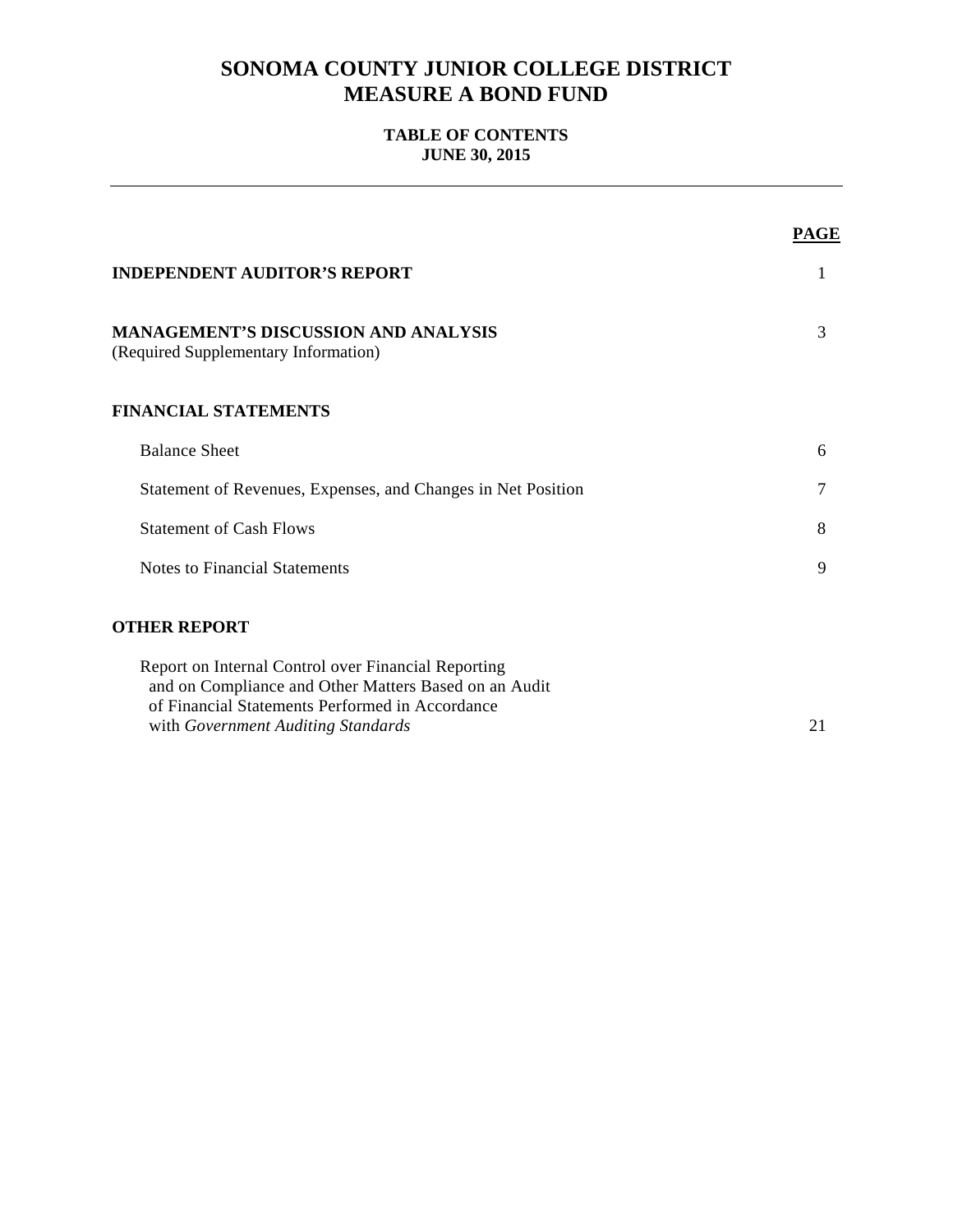

*Relax. We got this.*  $\alpha$ 

### **INDEPENDENT AUDITOR'S REPORT**

**Members of the Board of Trustees Sonoma County Junior College District Santa Rosa, California** 

#### **Report on the Financial Statements**

We have audited the accompanying financial statements of the Measure A Bond Fund (the Bond Fund) of the Sonoma County Junior College District (the District) as of and for the year ended June 30, 2015, and the related notes to the financial statements, as listed in the table of contents.

#### *Management's Responsibility for the Financial Statements*

Management is responsible for the preparation and fair presentation of these financial statements in accordance with accounting principles generally accepted in the United States of America; this includes the design, implementation, and maintenance of internal control relevant to the preparation and fair presentation of financial statements that are free from material misstatement, whether due to fraud or error.

#### *Auditor's Responsibility*

Our responsibility is to express an opinion on these financial statements based on our audit. We conducted our audit in accordance with auditing standards generally accepted in the United States of America and the standards applicable to financial audits contained in *Government Auditing Standards*, issued by the Comptroller General of the United States. Those standards require that we plan and perform the audit to obtain reasonable assurance about whether the financial statements are free from material misstatement.

An audit involves performing procedures to obtain audit evidence about the amounts and disclosures in the financial statements. The procedures selected depend on the auditor's judgment, including the assessment of the risks of material misstatement of the financial statements, whether due to fraud or error. In making those risk assessments, the auditor considers internal control relevant to the entity's preparation and fair presentation of the financial statements in order to design audit procedures that are appropriate in the circumstances, but not for the purpose of expressing an opinion on the effectiveness of the entity's internal control. Accordingly, we express no such opinion. An audit also includes evaluating the appropriateness of accounting policies used and the reasonableness of significant accounting estimates made by management, as well as evaluating the overall presentation of the financial statements.

We believe that the audit evidence we have obtained is sufficient and appropriate to provide a basis for our audit opinion.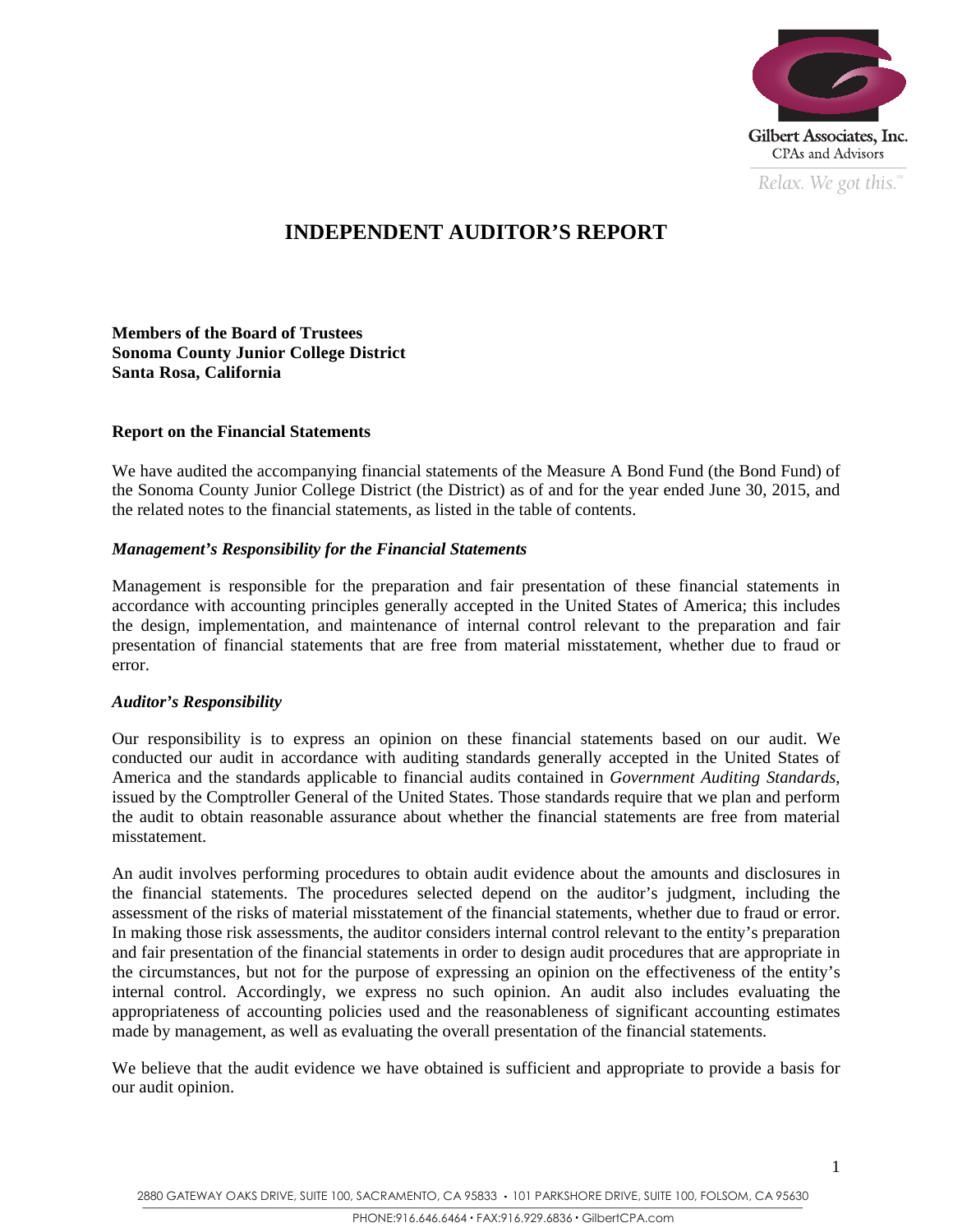Members of the Board of Trustees Sonoma County Junior College District Page 2

### *Opinion*

In our opinion, the financial statements referred to above present fairly, in all material respects, the financial position of the Bond Fund of the District, as of June 30, 2015, and the changes in financial position thereof for the year then ended in accordance with accounting principles generally accepted in the United States of America.

#### *Emphasis of Matter*

As discussed in Note 1, the financial statements present only the Measure A Bond Fund and do not purport to, and do not present fairly the financial position of the District as of June 30, 2015, the changes in its financial position, or its cash flows for the year then ended in conformity with accounting principles generally accepted in the United States of America. Our opinion is not modified with respect to this matter.

#### *Other Matters*

#### *Required Supplementary Information*

Accounting principles generally accepted in the United States of America require that the Management's Discussion and Analysis, as listed in the table of contents, be presented to supplement the basic financial statements. Such information, although not a part of the basic financial statements, is required by the Governmental Accounting Standards Board, who considers it to be an essential part of financial reporting for placing the basic financial statements in an appropriate operational, economic, or historical context. We have applied certain limited procedures to the required supplementary information in accordance with auditing standards generally accepted in the United States of America, which consisted of inquiries of management about the methods of preparing the information and comparing the information for consistency with management's responses to our inquiries, the basic financial statements, and other knowledge we obtained during our audit of the basic financial statements. We do not express an opinion or provide any assurance on the information because the limited procedures do not provide us with sufficient evidence to express an opinion or provide any assurance.

#### **Other Reporting Required by** *Government Auditing Standards*

In accordance with *Government Auditing Standards*, we have also issued our report dated October 29, 2015, on our consideration of the District's internal control over financial reporting and on our tests of its compliance with certain provisions of laws, regulations, contracts, and grant agreements and other matters. The purpose of that report is to describe the scope of our testing of internal control over financial reporting and compliance and the results of that testing, and not to provide an opinion on internal control over financial reporting or on compliance. That report is an integral part of an audit performed in accordance with *Government Auditing Standards* in considering the District's internal control over financial reporting and compliance.

Millert associates, hu.

**GILBERT ASSOCIATES, INC. Sacramento, California** 

**October 29, 2015**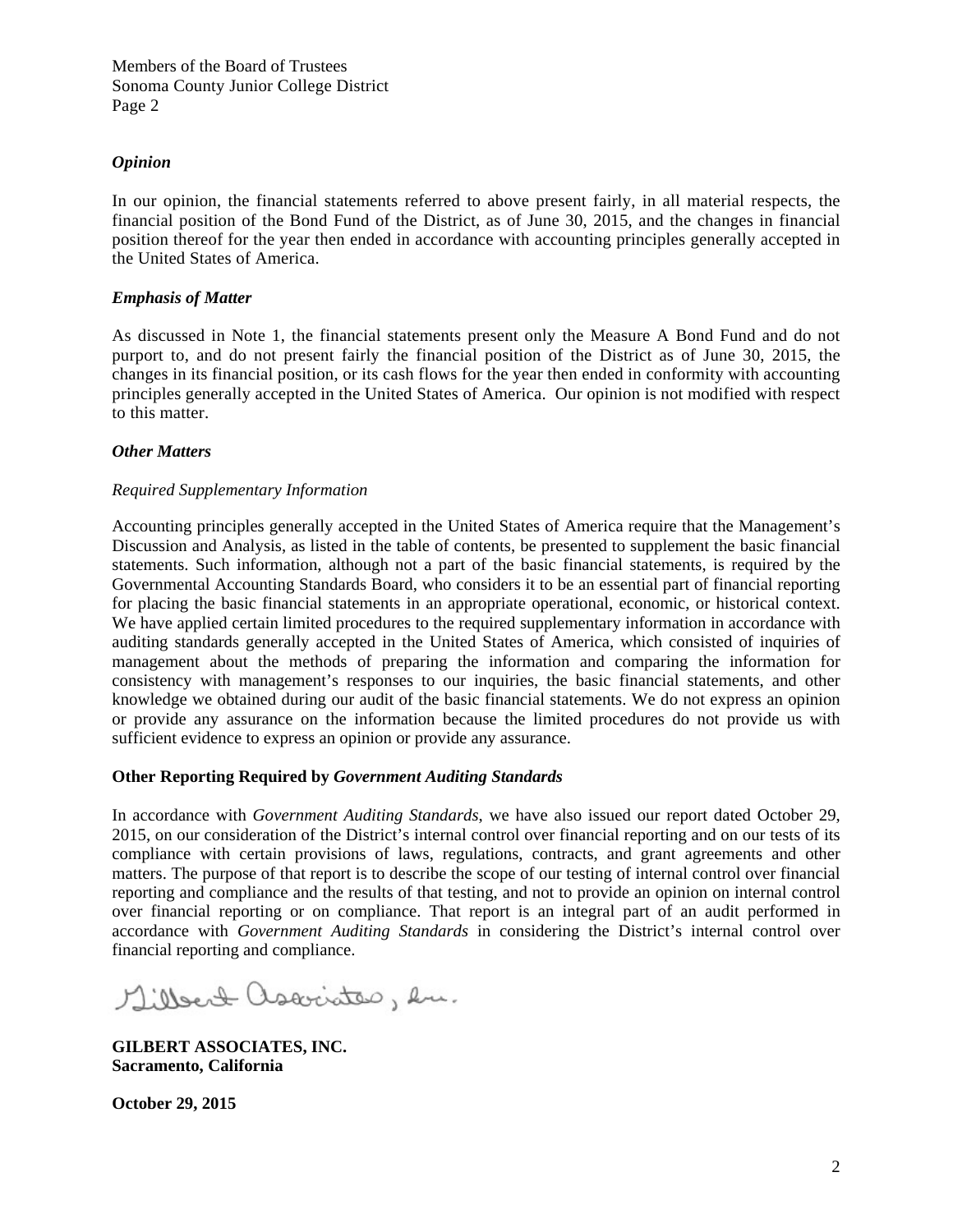### **MANAGEMENT'S DISCUSSION AND ANALYSIS JUNE 30, 2015**

Our discussion and analysis of the Sonoma County Junior College District Measure A Bond Fund audit report provides an overview of the financial activities related to the Bond Funds for the fiscal year ended June 30, 2015.

#### **Financial Highlights**

On March 5, 2002, \$251,700,000 in general obligation bonds were authorized by voters' approval of Measure A. A Citizens Bond Oversight Committee (the Committee) was appointed on June 11, 2002, to comply with the California Constitution and the Education Code. The purpose of the Committee is to inform the public regarding the appropriate use of the Bond proceeds. The first series of Bonds in the amount of \$60,000,000 was issued on February 1, 2003. Series A was refunded on September 29, 2005, resulting in an additional \$36,526,697 and defeasing the debt from the original Series A. The second series of Bonds in the amount of \$105,000,000 was issued on September 29, 2005. The third series of Bonds in the amount of \$69,710,000 was issued on September 17, 2007. The fourth and final series (D) of Bonds in the amount of \$16,990,000 was issued on April 2, 2008. In May 2013, the District took advantage of lowered interest rates, and issued \$133.2 million in General Obligation Refunding Bonds to partially defease Series B and Series C, resulting in a lower property tax assessment, and saving local taxpayers an estimated \$18,000,000. The total proceeds from each bond series less the bond issuance costs are to be used to finance the construction, acquisition, furnishing, and equipping of District facilities and technology needs. Further information regarding the interest rates and payment schedules of the bond issuances can be found in the notes to the financial statements.

#### **Balance Sheet**

The Balance Sheet reflects the assets, deferred outflows of resources, and liabilities of the funds. Assets primarily consist of amounts expended to date for projects, net of depreciation, and funds available for future projects or debt service. Liabilities consist primarily of outstanding debt, related interest payable and amounts payable to vendors. Net position is, by definition, the difference between assets, deferred outflows of resources, and liabilities.

|                                    | 2015             | 2014            | <b>Change</b>    |  |  |
|------------------------------------|------------------|-----------------|------------------|--|--|
| <b>ASSETS</b>                      |                  |                 |                  |  |  |
| Current assets                     | 12,065,027<br>S. | \$<br>7,127,780 | \$<br>4,937,247  |  |  |
| Non-current assets                 | 256,420,330      | 267, 797, 666   | (11,377,336)     |  |  |
| Deferred amount on refunding       | 15,215,541       | 16,235,577      | (1,020,036)      |  |  |
| TOTAL ASSETS AND DEFERRED OUTFLOWS | \$283,700,898    | \$291,161,023   | (7,460,125)      |  |  |
| <b>LIABILITIES</b>                 |                  |                 |                  |  |  |
| Current liabilities                | \$<br>9,874,005  | \$<br>8,887,357 | \$<br>986,648    |  |  |
| Non-current liabilities            | 189,829,039      | 197,511,975     | (7,682,936)      |  |  |
| <b>TOTAL LIABILITIES</b>           | 199,703,044      | 206,399,332     | (6,696,288)      |  |  |
| <b>NET POSITION</b>                |                  |                 |                  |  |  |
| Restricted for Measure A           | 83,997,854       | 84,761,691      | (763, 837)       |  |  |
| <b>TOTAL NET POSITION</b>          | 83,997,854       | 84,761,691      | (763, 837)       |  |  |
| TOTAL LIABILITIES AND NET POSITION | \$283,700,898    | \$291,161,023   | (7,460,125)<br>S |  |  |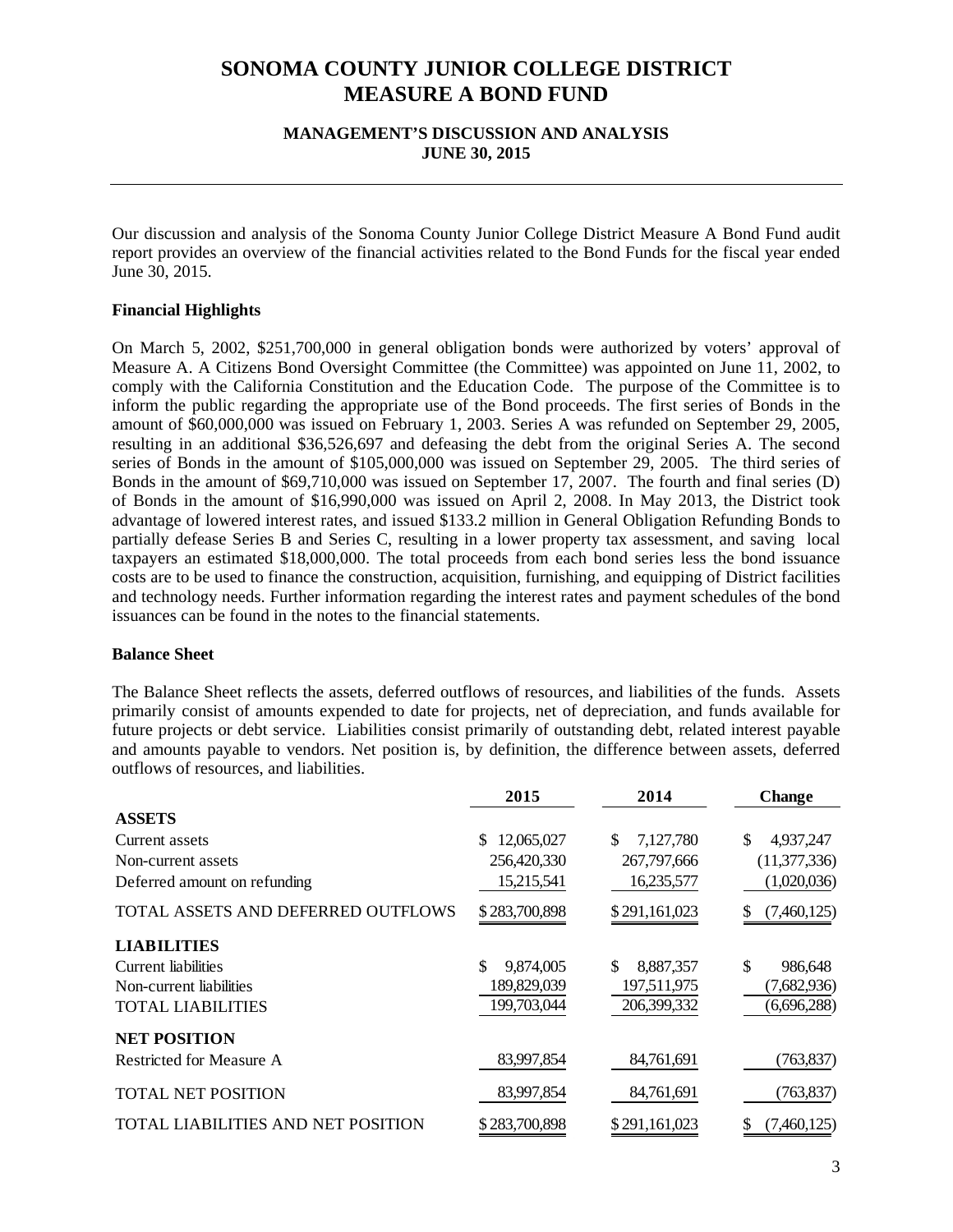### **MANAGEMENT'S DISCUSSION AND ANALYSIS JUNE 30, 2015**

Current assets at June 30, 2015 consist of:

 Restricted current cash and cash equivalents includes cash held at county treasury and includes the current amount due for principle and interest payments and totals \$12.1 million.

Non-current assets are:

- Restricted cash and cash equivalents consists of tax revenues collected by the county for payment of principal and interest in future years (\$18.3 million).
- Restricted investments are funds from the General Obligation Bond, Series D issue that are invested with Bond Logistix.
- Capital assets are reported at historical cost of land, buildings, and equipment less accumulated depreciation, where applicable. Additionally, interest incurred during the construction phase of capital assets is included as part of the capitalized value of the assets constructed. The footnotes to the financial statements contain detailed information for capital assets.

Current liabilities consist of:

- Accounts payable consists primarily of amounts due to vendors (\$244 thousand). Accounts payable increased by \$129 thousand over prior year, mostly due to the timing of payments to vendors.
- Current liabilities relating to debt are interest payable within one year (\$3.4 million) and bond principle payable within one year (\$5.83 million).

Non-current liabilities are:

 Noncurrent liabilities represent debt to be paid in one year or later. The sole component of the noncurrent portion is long-term debt (\$189.8 million). Detailed information regarding the long-term debt can be found in the footnotes to the financial statements.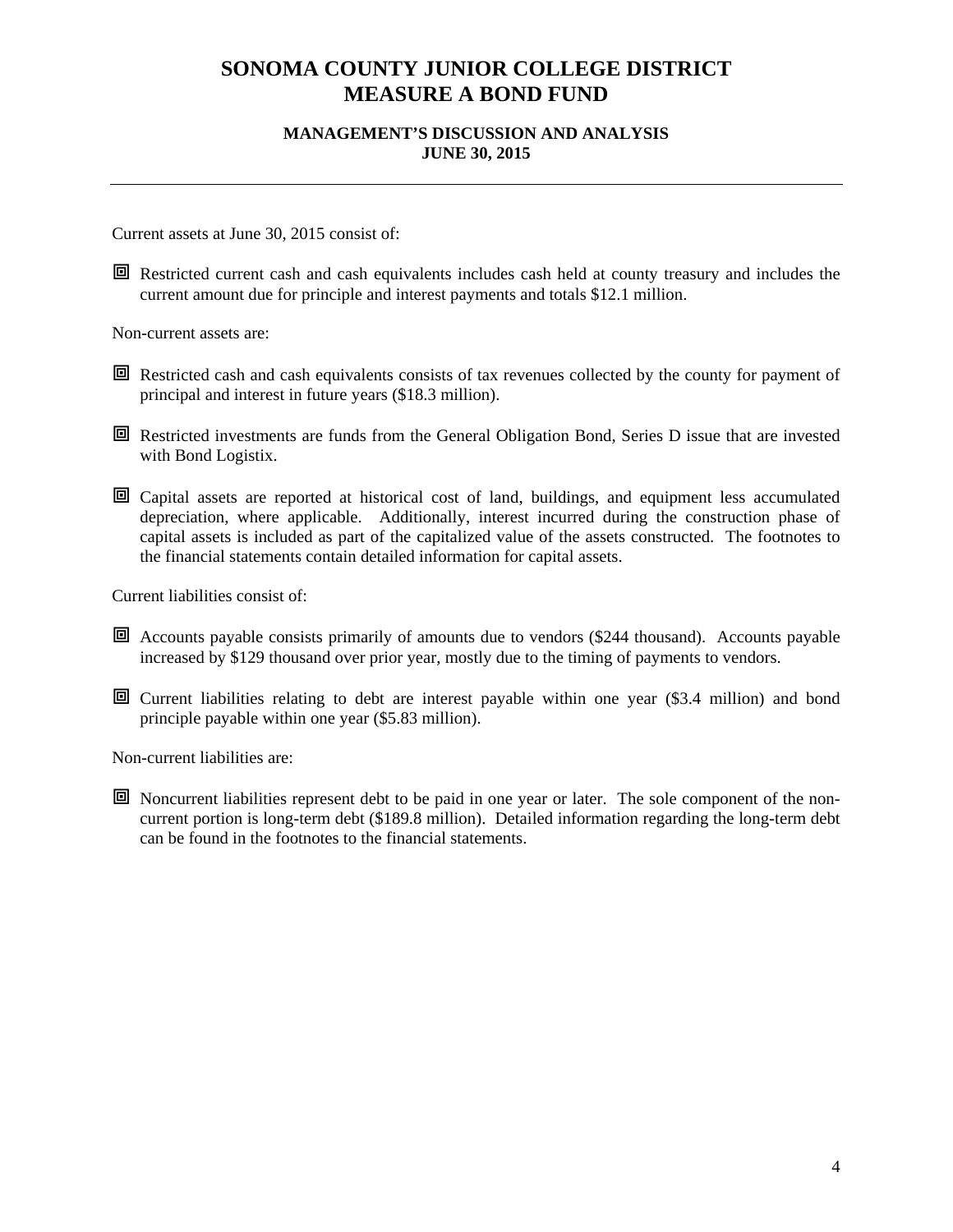### **MANAGEMENT'S DISCUSSION AND ANALYSIS JUNE 30, 2015**

#### **Statement of Revenues, Expenses, and Changes in Net Position**

activity, but excludes proceeds from the sale of bonds and construction, purchases and other project costs. The Statement of Revenues, Expenses, and Changes in Net Position summarizes operating and financing The primary components of revenues are property taxes assessed for debt service and investment income; expenses include depreciation of assets completed and put into service, and interest expense on outstanding bonds. Changes in net position result from interest income earned on unexpended bond proceeds, property taxes collected for future debt service less accrued bond interest expense, non-cash adjustments for current year depreciation expense, and the amortization of bond premiums.

|                                                       | 2015         | 2014         | <b>Change</b> |
|-------------------------------------------------------|--------------|--------------|---------------|
| Total operating revenues                              | \$           | \$           | \$            |
| Total operating expenses                              | 7,649,730    | 7,481,822    | 167,908       |
| Operating income (loss)                               | (7,649,730)  | (7,481,822)  | (167,908)     |
| Total non-operating revenues (expenses)               | (7,052,646)  | (6,977,270)  | (75,376)      |
| Loss before other revenues, expenses, gains or losses | (14,702,376) | (14,459,092) | (243, 284)    |
| Capital revenues                                      | 13,938,539   | 13,457,390   | 481,149       |
| Decrease in net position                              | (763, 837)   | (1,001,702)  | 237,865       |
| Net Position - Beginning of year                      | 84,761,691   | 85,763,393   | (1,001,702)   |
| Net Position - End of year                            | 83,997,854   | 84,761,691   | (763, 837)    |

### **Statement of Cash Flows**

The Statement of Cash Flows reports the cash flow related to categories shown on the previous two statements discussed above. Categories include operating activities and capital and related financing activities. The increase or decrease in cash balance depends on the timing of cash flow activities.

### **Economic Factors That May Affect the Future**

 Measure H was passed by the voters on November 4, 2014, allowing the District to prepare for the future with additional support from the taxpayers. Measure A will be spent down in anticipation of incoming funds from Measure H.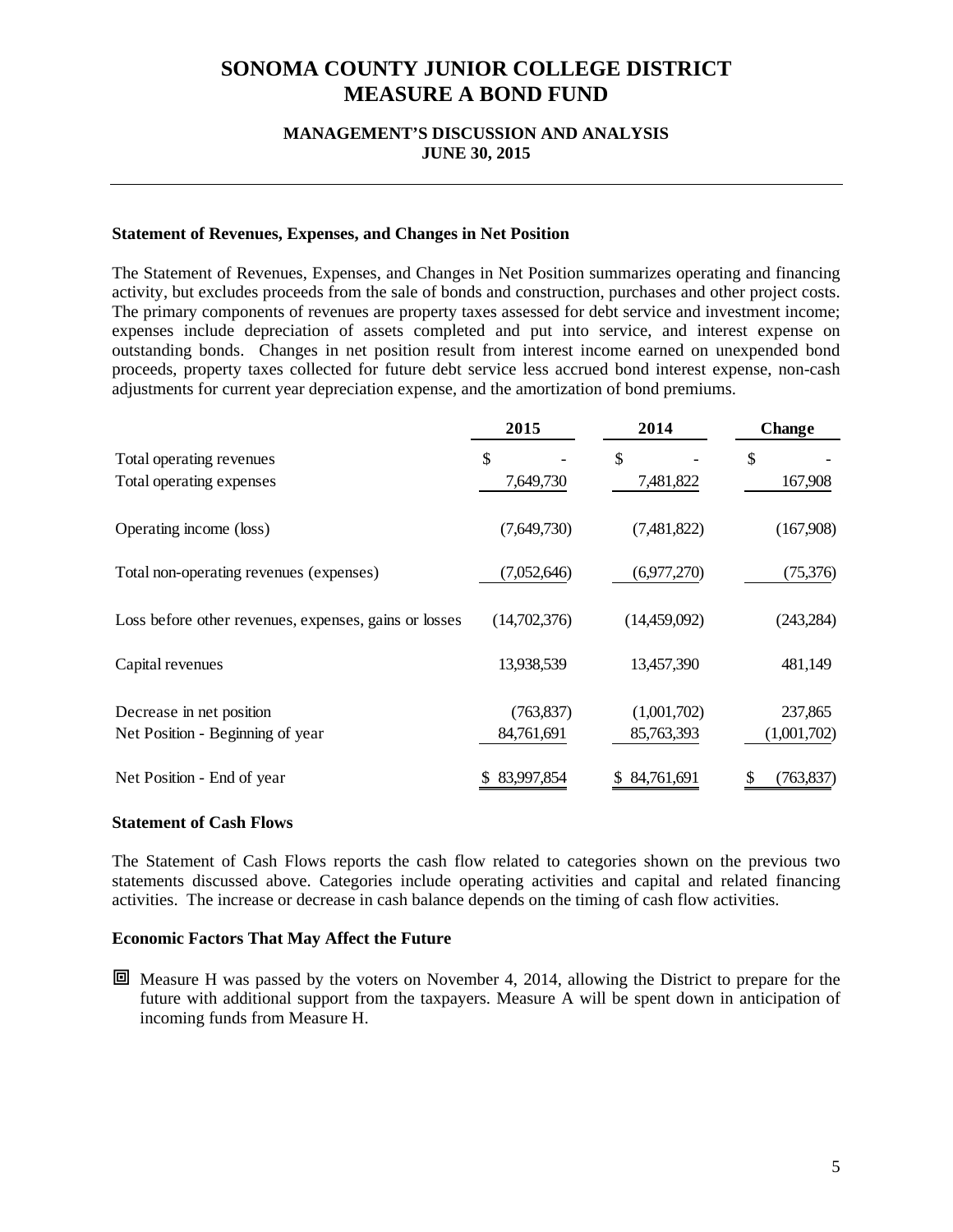### **BALANCE SHEET JUNE 30, 2015**

| <b>ASSETS</b>                                          |                          |
|--------------------------------------------------------|--------------------------|
| Current assets:                                        |                          |
| Restricted cash and cash equivalents                   | \$<br>12,065,027         |
| Noncurrent assets:                                     |                          |
| Restricted cash and cash equivalents                   | 18,303,899               |
| Restricted investments                                 | 7,703,934                |
| Nondepreciable capital assets                          | 8,807,600                |
| Depreciable capital assets, net                        | 221,604,897              |
| Total noncurrent assets                                | 256,420,330              |
| <b>TOTAL ASSETS</b>                                    | 268,485,357              |
| DEFERRED OUTFLOW OF RESOURCES:                         |                          |
| Deferred charge on refunding                           | 15,215,541               |
| <b>TOTAL ASSETS AND DEFERRED OUTFLOWS OF RESOURCES</b> | 283,700,898              |
| <b>LIABILITIES AND NET POSITION</b>                    |                          |
| <b>Current liabilities:</b>                            |                          |
| Accounts payable                                       | $\mathcal{S}$<br>244,134 |
| Due to other District funds                            | 366,913                  |
| Interest payable - current portion                     | 3,437,958                |
| Bonds payable - current portion                        | 5,825,000                |
| Total current liabilities                              | 9,874,005                |
| Noncurrent liabilities:                                |                          |
| Bonds payable - net of current portion                 | 189,829,039              |
| Total noncurrent liabilities                           | 189,829,039              |
| <b>TOTAL LIABILITIES</b>                               | 199,703,044              |
| Net position:                                          |                          |
| <b>Restricted for Measure A Bonds</b>                  | 83,997,854               |
| <b>TOTAL LIABILITIES AND NET POSITION</b>              | \$283,700,898            |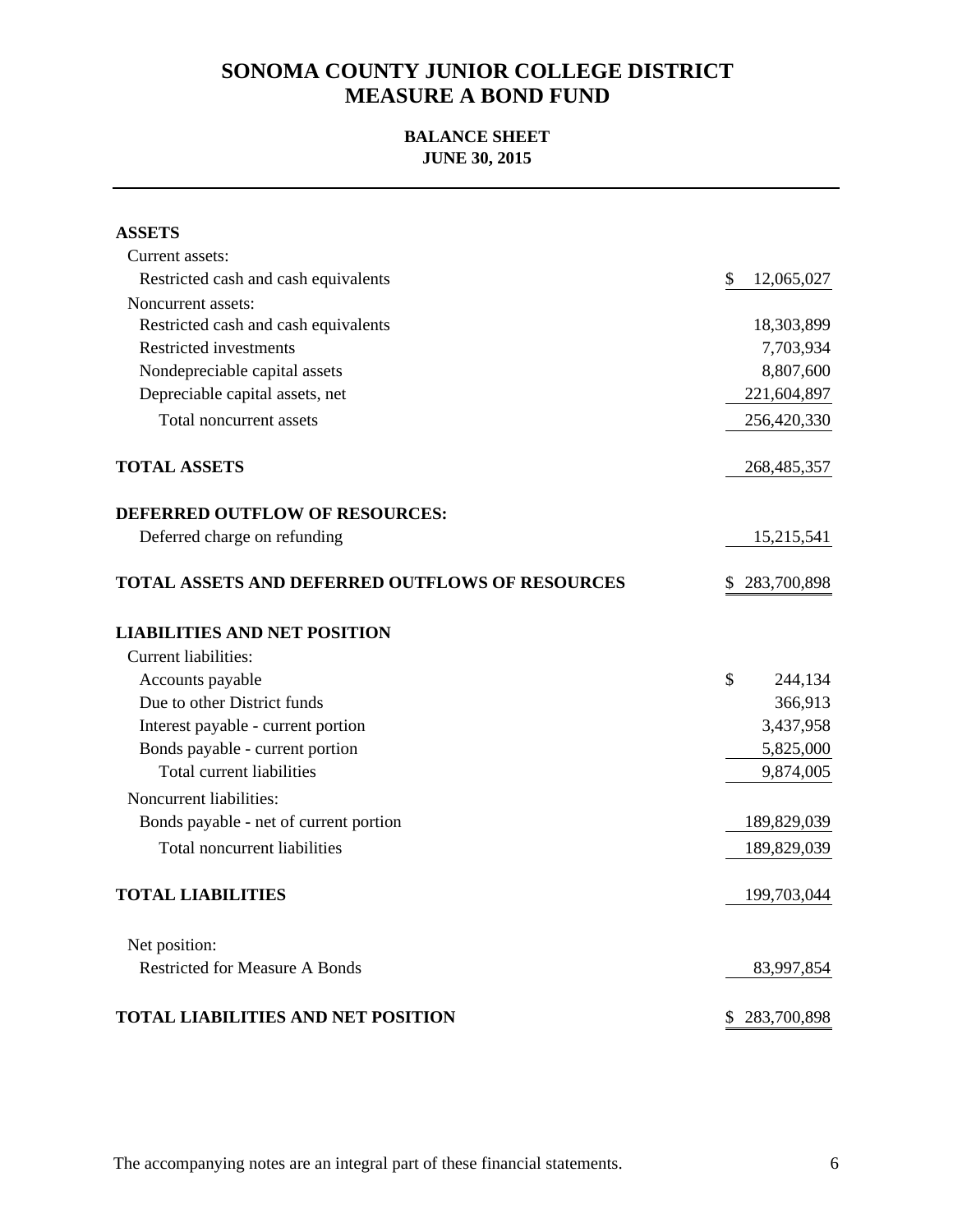### **STATEMENT OF REVENUES, EXPENSES, AND CHANGES IN NET POSITION YEAR ENDED JUNE 30, 2015**

| <b>OPERATING EXPENSES:</b>                            |               |              |
|-------------------------------------------------------|---------------|--------------|
| Depreciation                                          | $\mathcal{S}$ | 6,278,282    |
| Supplies and materials                                |               | 966,439      |
| Other operating expenses and services                 |               | 405,009      |
| <b>OPERATING LOSS</b>                                 |               | (7,649,730)  |
| NON-OPERATING REVENUES (EXPENSES):                    |               |              |
| Loss on sale of fixed asset                           |               | (2,945)      |
| Interest and investment income - capital              |               | 293,149      |
| Debt interest and other service charges               |               | (7,342,850)  |
| TOTAL NON-OPERATING REVENUES (EXPENSES)               |               | (7,052,646)  |
| LOSS BEFORE OTHER REVENUES, EXPENSES, GAINS OR LOSSES |               | (14,702,376) |
| OTHER REVENUES, EXPENSES, GAINS OR LOSSES:            |               |              |
| Local property taxes and revenues, capital            |               | 13,938,539   |
| <b>DECREASE IN NET POSITION</b>                       |               | (763, 837)   |
| <b>NET POSITION - BEGINNING OF YEAR</b>               |               | 84,761,691   |
| <b>NET POSITION - END OF YEAR</b>                     |               | 83,997,854   |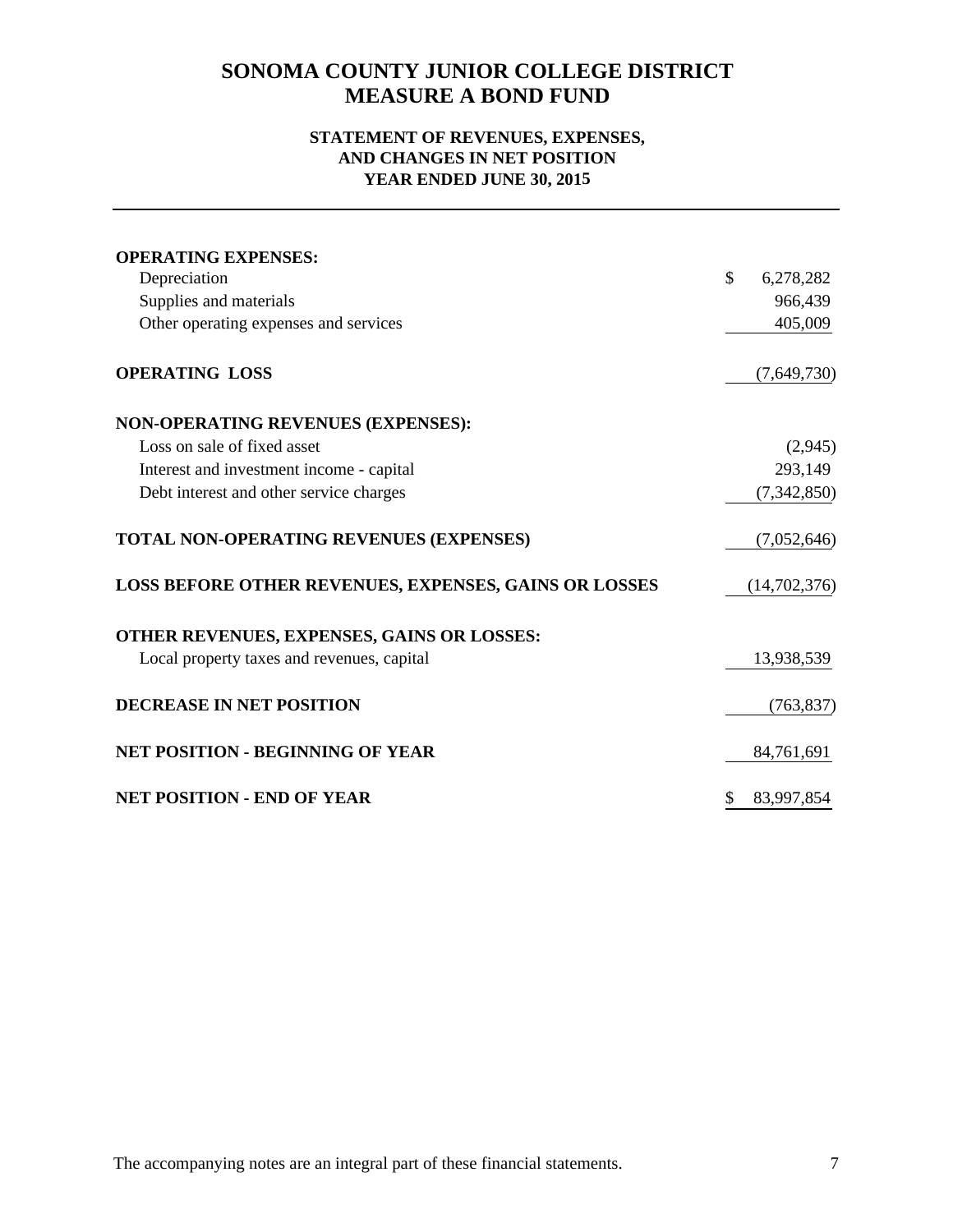### **STATEMENT OF CASH FLOWS YEAR ENDED JUNE 30, 2015**

| <b>CASH FLOWS FROM OPERATING ACTIVITIES:</b>                                |                   |
|-----------------------------------------------------------------------------|-------------------|
| Payments to suppliers                                                       | \$<br>(832, 524)  |
| Other operating expenses and services                                       | (413,200)         |
| Net cash used by operating activities                                       | (1,245,724)       |
| <b>CASH FLOWS FROM CAPITAL AND RELATED FINANCING ACTIVITIES:</b>            |                   |
| Purchases of capital assets                                                 | (1,734,398)       |
| Principal paid on capital debt                                              | (4,950,000)       |
| Interest paid on capital debt                                               | (8,190,501)       |
| Purchases of capital investments                                            | (2,800,000)       |
| Proceeds from sale of capital investments                                   | 8,110,000         |
| Interest paid on capital investments                                        | 321,655           |
| Local property taxes and other receipts for capital purposes                | 14,064,774        |
| Net cash provided by capital and related financing activities               | 4,821,530         |
| NET INCREASE IN CASH AND EQUIVALENTS                                        | 3,575,806         |
| CASH AND EQUIVALENTS -- BEGINNING OF YEAR                                   | 26,793,120        |
| <b>CASH AND EQUIVALENTS -- END OF YEAR</b>                                  | \$<br>30,368,926  |
| <b>Reconciliation to Balance Sheet:</b>                                     |                   |
| Restricted cash and cash equivalents - current                              | \$<br>12,065,027  |
| Restricted cash and cash equivalents - noncurrent                           | 18,303,899        |
| Total cash and cash equivalents                                             | 30,368,926        |
| RECONCILIATION OF NET OPERATING LOSS TO NET CASH                            |                   |
| PROVIDED BY OPERATING ACTIVITIES:                                           |                   |
| <b>Operating loss</b>                                                       | \$<br>(7,649,730) |
| Adjustments to reconcile net loss to net cash used by operating activities: |                   |
| Depreciation                                                                | 6,278,282         |
| Changes in assets and liabilities:                                          |                   |
| Prepaids                                                                    | 4,326             |
| Accounts payable                                                            | 129,589           |
| Due to other District funds                                                 | (8,191)           |
| Net cash used by operating activities                                       | \$<br>(1,245,724) |
| NON-CASH CAPITAL AND RELATED FINANCING ACTIVITIES:                          |                   |
| Amortization of deferred amount on refunding                                | \$<br>1,020,036   |
| Amortization of premium on long-term debt                                   | (1,857,937)       |
| Net non-cash capital and related financing activities                       | \$<br>(837,901)   |
|                                                                             |                   |

The accompanying notes are an integral part of these financial statements. 8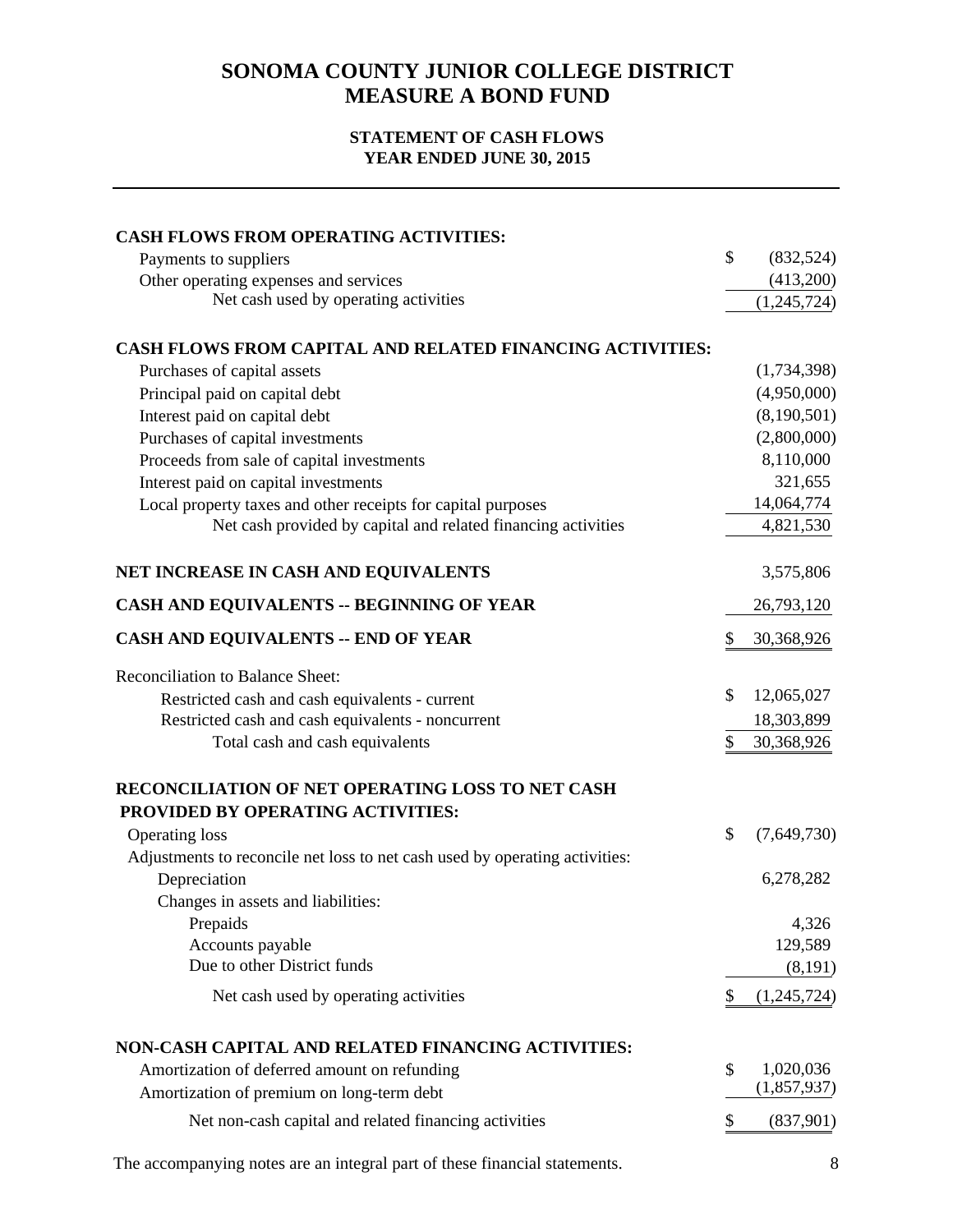### **NOTES TO FINANCIAL STATEMENTS JUNE 30, 2015**

### **1. ORGANIZATION AND NATURE OF ACTIVITIES**

 numerous other locations throughout the District. These financial statements present only the The Sonoma County Junior College District (the District) was established in 1918 with the founding of Santa Rosa Junior College. The District operates a campus in the City of Santa Rosa, a campus in the City of Petaluma, a criminal justice training center in the Town of Windsor, and classes at Measure A General Obligation Bond Fund (the Bond Fund). These financial statements do not include financial data for the remainder of the District's funds and component unit, which accounting principles generally accepted in the United States of America require to be presented with the financial statements of the District.

The Measure A bond authorization (the Measure) is a facilities and equipment bond measure adopted by the District's Board of Trustees and passed by voters in March 2002. This Measure authorizes up to \$251,700,000 in bond issues. Through June 30, 2013, bonds totaling \$251,700,000 have been issued as follows:

- In February 2003, \$60,000,000 in Series A Bonds were issued. Subsequently, in September 2005, all the outstanding Series A Bonds were refunded with the issuance of the General Obligation Bonds, Refunding Bonds, resulting in an additional \$36,526,697 and defeasing the debt from the original Series A. The General Obligation Bond issue included \$4,000,000 of current interest bonds, with an interest rate of 3.00%, and \$32,526,697 of capital appreciation bonds with an interest rate of 12.00% with interest payments due each February and August commencing February 1, 2006. Maturing principal is paid each August in conjunction with interest payments beginning August 2006.
- In September 2005, the District issued General Obligation Bonds, Series B, in the amount of \$105,000,000, with an interest rate of 5.00%.
- \$69,710,000, with interest rates of 4.00% and 5.00%. • In September 2007, the District issued General Obligation Bonds, Series C, in the amount of
- In April 2008, the District issued General Obligation Bonds, Series D, in the amount of \$16,990,000, with interest rates of 4,00% and 5.00%. The bonds consist of serial bonds with interest payments due each February and August commencing August 1, 2008. Maturing principal is paid each August in conjunction with interest payments beginning August 2014.
- In May 2013, the District issued General Obligation Bonds, Refunding B/C, in the amount of \$133,215,000, with interest rates ranging from 2.00% - 5.00%. The bonds consist of current interest bonds with interest payments due each February and August commencing August 1, 2013. Maturing principal is paid each August in conjunction with interest payments beginning August 2013 and ending August, 2029. The refunding bonds were used to partially defease the Series B and Series C bonds.

 The Sonoma County Board of Supervisors is empowered and obligated to levy property taxes, without limitation as to rate or amount (except for certain property which is taxable at limited rates), for payment of principal and interest on the bonds. The District has established a separate capital project fund to account for the activities of the Measure.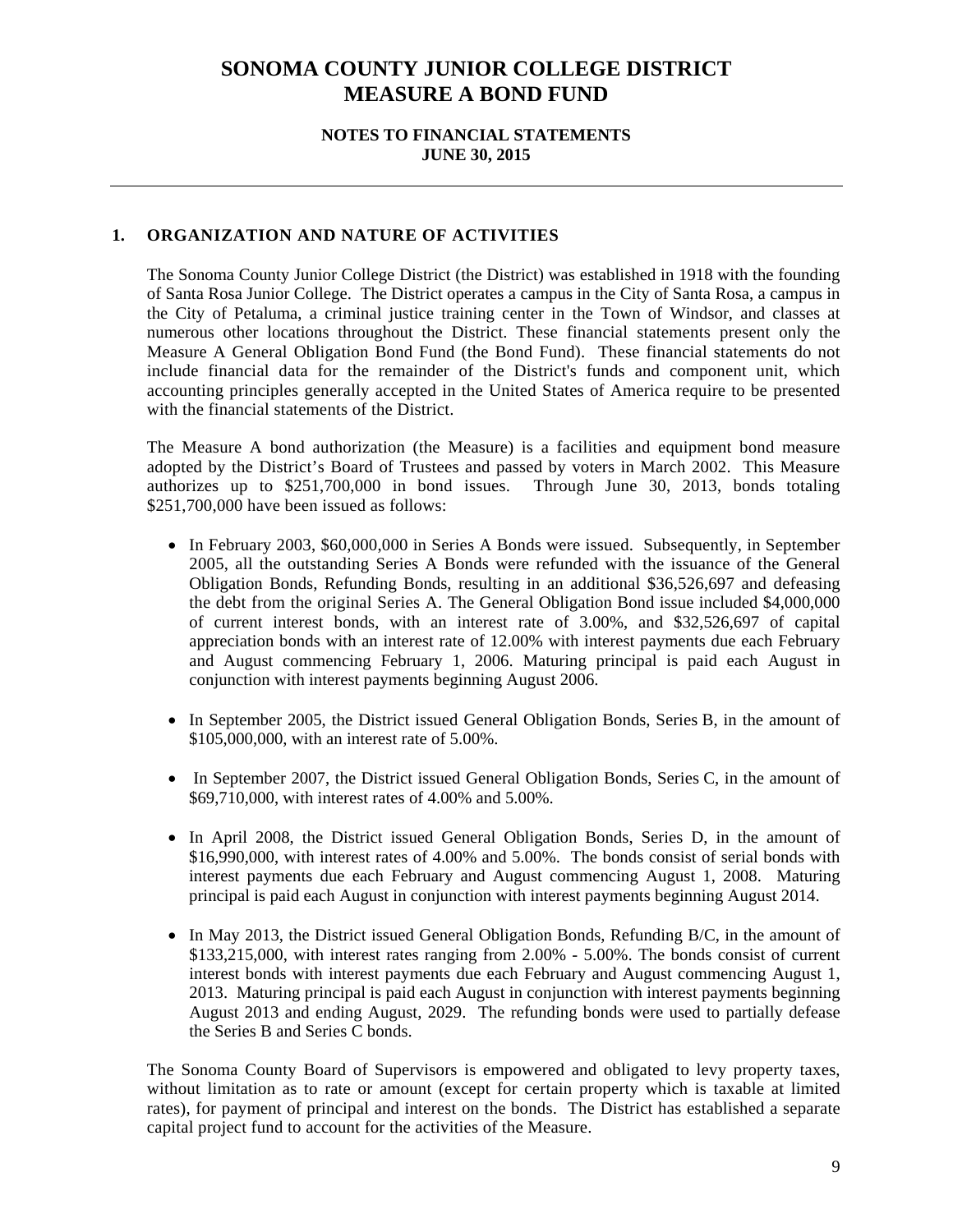#### **NOTES TO FINANCIAL STATEMENTS JUNE 30, 2015**

### **2. SUMMARY OF SIGNIFICANT ACCOUNTING POLICIES**

**Basis of presentation** – The accompanying financial statements have been prepared in conformity with generally accepted accounting principles as prescribed by the Governmental Accounting Standards Board (GASB) and *Audits of State and Local Governmental Units*, issued by the American Institute of Certified Public Accountants (AICPA).

**Basis of accounting** – For financial reporting purposes, the District is considered a special-purpose government engaged only in business-type activities. Accordingly, the Bond Fund financial statements have been presented using economic resources measurement focus and accrual basis of accounting. Under the accrual basis, revenues are recognized when earned, and expenses are recognized when an obligation has been incurred.

The budgetary and financial accounts of the District are recorded and maintained in accordance with the Chancellor's Office of the California Community Colleges' Budget and Accounting Manual, which is consistent with generally accepted accounting principles in the United States of America.

year. A hearing must be conducted for public comments prior to adoption. **Budgets and budgetary accounting – By state law, the District's governing board must approve a** tentative budget no later than July 1st and adopt a final budget no later than September 15th of each

The budget is revised during the year to incorporate categorical funds which are awarded during the year and miscellaneous changes to the spending plans. Revisions to the budget are approved by the District's governing board.

**Estimates used in financial reporting** – In preparing financial statements in conformity with accounting principles generally accepted in the United States of America, management is required to make estimates and assumptions that affect the reported amounts of assets and liabilities and the disclosure of contingent assets and liabilities at the date of the financial statements and revenues and expenses during the reporting period. Actual results could differ from those estimates.

**Cash and cash equivalents** – For purposes of the statement of cash flows, the District considers all highly liquid investments with a maturity of three months or less at the time of purchase to be cash equivalents. Funds invested in the county treasurer's investment pool are considered cash equivalents.

**Restricted cash, cash equivalents, and investments** – Cash, cash equivalents, and investments that are externally restricted per contractual obligations are classified as current or non-current assets in the balance sheet based on anticipated use.

**Investments** – Investments are reported at fair value on the balance sheet based on open market quotes for debt and equity securities. Unrealized gains and losses are recorded on the statement of revenues, expenses, and changes in net position.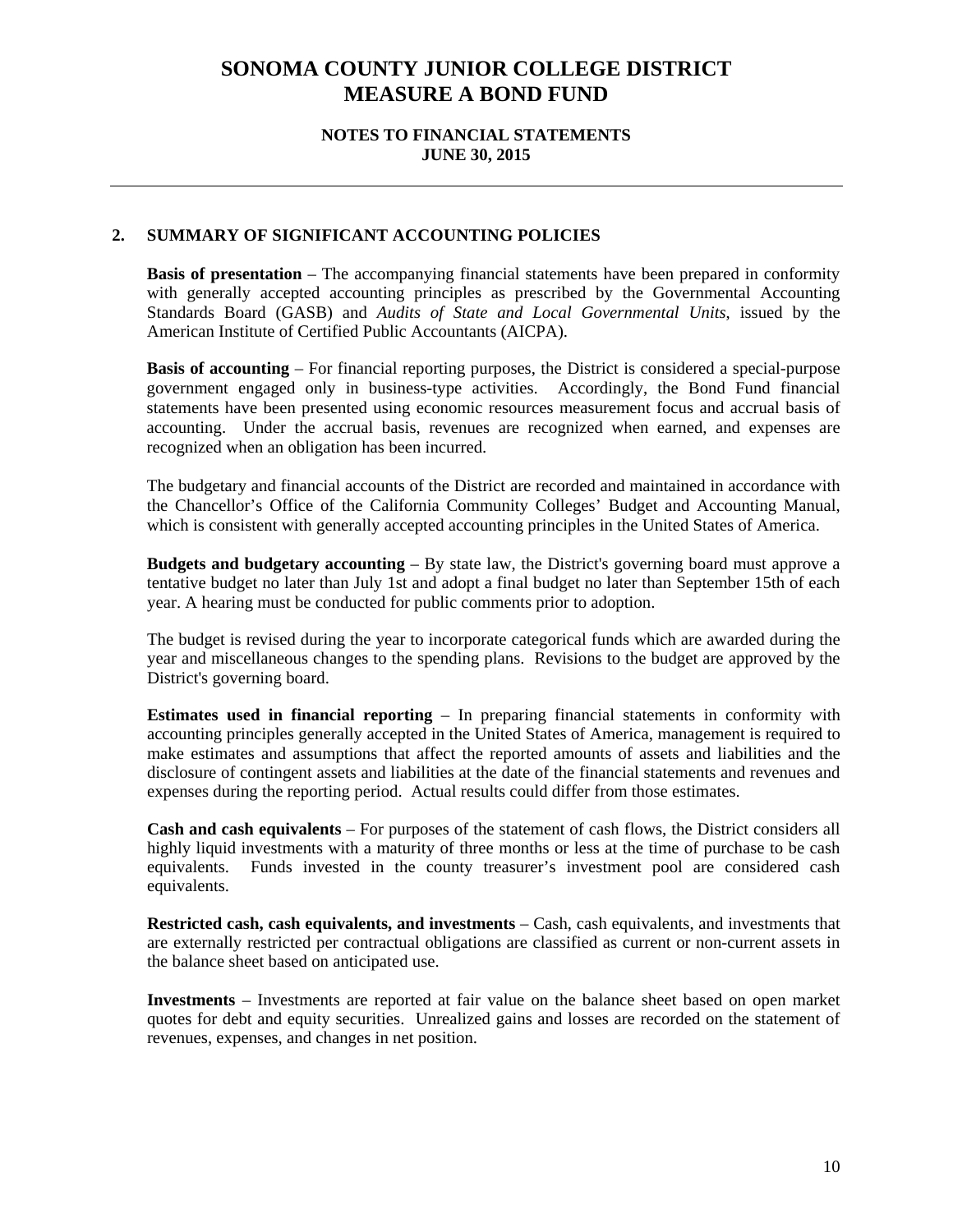### **NOTES TO FINANCIAL STATEMENTS JUNE 30, 2015**

**Capital assets** – Capital assets are those assets purchased or acquired with an original cost of \$20,000 for Buildings and Improvement of Sites, and \$5,000 for all other capital assets. These assets are reported at historical cost or estimated historical cost. Additions, improvements, and other capital outlays that significantly extend the useful life of an asset are capitalized. Other costs incurred for repairs and maintenance are expensed as incurred. Depreciation on all assets is provided on a straight-line basis over the following estimated useful lives:

| <b>Asset Class</b>                     | <b>Years</b> |
|----------------------------------------|--------------|
| <b>Improvement of Sites</b>            | 20           |
| <b>Buildings</b>                       | 50           |
| Vehicles                               | 8            |
| <b>Restricted Programs - Machinery</b> | $5 - 15$     |
| Machinery and Equipment                | $5 - 15$     |

Interest incurred during the construction phase of capital assets is included as part of the capitalizable value of the assets constructed. The amount of interest capitalized depends on the specific circumstances. Interest costs of \$30,383 were capitalized for the year ended June 30, 2015.

**Non-current liabilities** – Non-current liabilities include estimated amounts for bond repayments that will not be paid within the next fiscal year**.** 

**Deferred Outflow/Deferred Inflow –** In addition to assets, the balance sheet will sometimes report a separate section called *deferred outflows of resources*. A deferred outflow of resources represents a consumption of net position that applies to a future period(s) and will not be recognized as an outflow of resources (expense) until then. The Bond Fund has one item, deferred charge on refunding, that qualifies for reporting in this category in the balance sheet. A deferred charge on refunding results from the difference in the carrying value of refunded debt and its reacquisition price. The amount is deferred and amortized over the shorter of the life of the refunded debt or refunding bond.

In addition to liabilities, the balance sheet will sometimes report a separate section called *deferred inflows of resources*. A deferred inflow of resources represents an acquisition of net position that applies to a future period(s) and will not be recognized as an inflow of resources (revenue) until that time. The Bond Fund does not have items that qualify for reporting in this category.

**Net position** – The Bond Fund's net position is classified as follows:

*Restricted for Measure A Bonds* includes resources the District is legally or contractually obligated to spend in accordance with restrictions imposed by external third parties.

**Property taxes** – Secured property taxes attach as an enforceable lien on property as of January 1, and are payable in two installments on November 1 and February 1. Unsecured property taxes are payable in one installment on or before August 31. The County of Sonoma bills and collects the taxes for the District. Tax revenues are recognized by the District when received.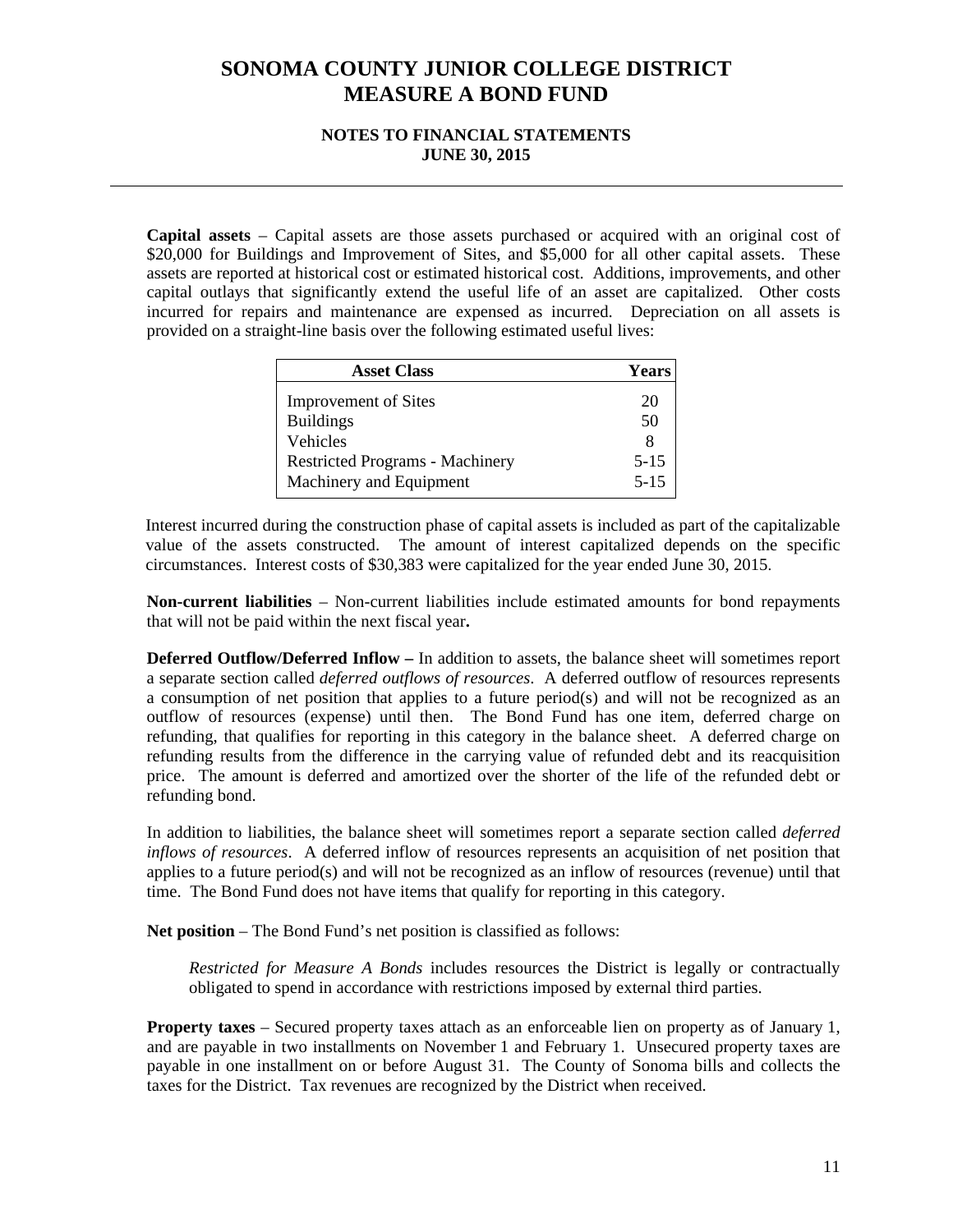#### **NOTES TO FINANCIAL STATEMENTS JUNE 30, 2015**

### **3. RESTRICTED CASH, CASH EQUIVALENTS, AND INVESTMENTS**

The Bond Fund's cash, cash equivalents, and investments as of June 30, 2015 are classified in the accompanying financial statements as follows:

| <b>Balance Sheet:</b>                             |               |
|---------------------------------------------------|---------------|
| Restricted cash and cash equivalents – current    | \$12,065,027  |
| Restricted cash and cash equivalents - noncurrent | 18,303,899    |
| Restricted investments                            | 7,703,934     |
| Total cash, cash equivalents, and investments     | \$ 38,072,860 |

The Bond Fund's cash, cash equivalents, and investments as of June 30, 2015 consist of the following:

| Cash and cash equivalents in Sonoma County Treasury |    | \$27,693,234 |
|-----------------------------------------------------|----|--------------|
| Cash and cash equivalents in banks                  |    | 1,625        |
| Cash equivalents and investments with fiscal agent: |    |              |
| Money market funds                                  |    | 2,674,067    |
| Municipal fixed rate bonds (non-callable)           |    | 1,055,508    |
| Municipal capital appreciation bonds                |    | 398,426      |
| Municipal variable rate demand obligations          |    | 6,250,000    |
| Total cash, cash equivalents, and investments       | S. | 38,072,860   |

#### **Cash in County Treasury**

In accordance with Education Code Section 41001, the District maintains substantially all of the Bond Fund's cash in the Sonoma County Treasury (the Treasury). The Treasury pools these funds with those of other districts in the county and invests the cash. The share of each fund in the pooled cash account is separately accounted for and interest earned is apportioned quarterly to funds that are legally required to receive interest based on the relationship of a fund's daily balance to the total of pooled cash and investments.

Participants' equity in the investment pool is determined by the dollar amount of the participant deposits, adjusted for withdrawals and distributed income. This method differs from the fair value method used to value investments in these financial statements in that unrealized gains or losses are not distributed to pool participants.

The Treasury is authorized to deposit cash and invest excess funds by California Government Code Section 53648 et seq. and is restricted by Government Code Section 53635, pursuant to Section 53601. The funds maintained by the Treasury are either secured by federal depository insurance or are collateralized.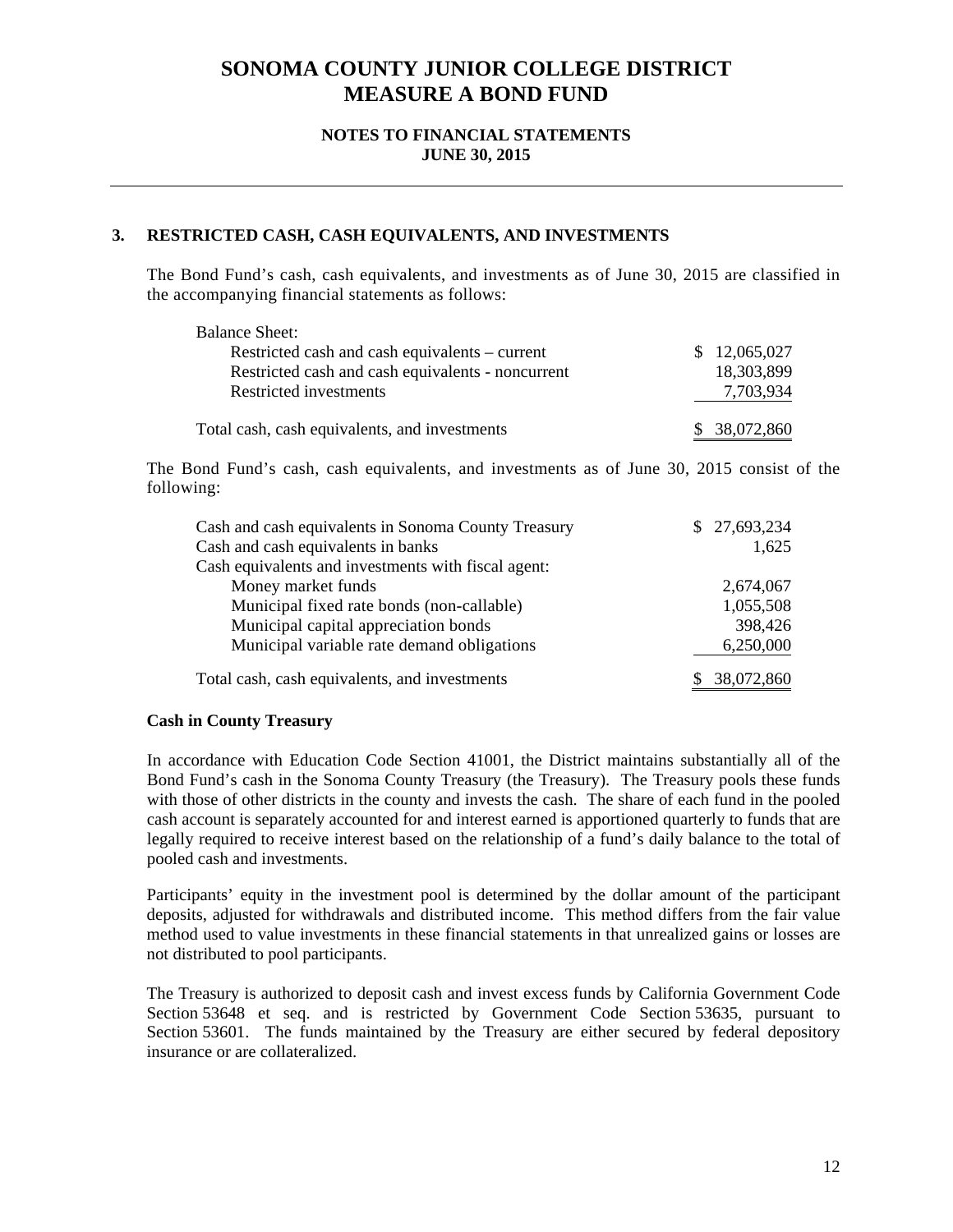#### **NOTES TO FINANCIAL STATEMENTS JUNE 30, 2015**

#### **Investments Authorized by the District's Investment Policy**

The table below identifies the investment types authorized for the Bond fund by the California Government Code Section 53601. This table also identifies certain provisions of the California Government Code that address interest rate risk, credit risk, and concentration of credit risk.

| <b>Authorized Investment Type</b>          | <b>Maximum</b><br><b>Maturity</b> | <b>Maximum</b><br>Percentage<br>of Portfolio | <b>Maximum</b><br><b>Investment</b> in<br><b>One Issuer</b> |
|--------------------------------------------|-----------------------------------|----------------------------------------------|-------------------------------------------------------------|
| Local Agency Bonds or Notes                | 5 years                           | None                                         | None                                                        |
| U.S. Treasury Obligations                  | 5 years                           | None                                         | None                                                        |
| State Obligations – CA and Others          | 5 years                           | None                                         | None                                                        |
| CA Local Agency Obligations                | 5 years                           | None                                         | None                                                        |
| U.S. Agency Securities                     | 5 years                           | None                                         | None                                                        |
| Bankers' Acceptance                        | 180 days                          | 40%                                          | None                                                        |
| <b>Commercial Paper</b>                    | 270 days                          | 25% or 40%                                   | 10%                                                         |
| <b>Negotiable Certificates of Deposits</b> | 5 years                           | 30%                                          | None                                                        |
| <b>CD Placement Services</b>               | 5 years                           | 30%                                          | None                                                        |
| <b>Repurchase Agreements</b>               | 1 year                            | None                                         | None                                                        |
| <b>Reverse Repurchase Agreements</b>       | 92 days                           | 20%                                          | None                                                        |
| <b>Medium-Term Notes</b>                   | 5 years                           | 30%                                          | None                                                        |
| Mutual Funds & Money Market Mutual Funds   | N/A                               | 20%                                          | None                                                        |
| <b>Collateralized Bank Deposits</b>        | 5 years                           | None                                         | None                                                        |
| Mortgage Pass-through Securities           | 5 years                           | 20%                                          | None                                                        |
| <b>Bank/Time Deposits</b>                  | 5 years                           | None                                         | None                                                        |
| Joint Powers Authority Pool                | N/A                               | None                                         | None                                                        |
| <b>County Pooled Investment Funds</b>      | N/A                               | None                                         | None                                                        |
| Local Agency Investment Funds (LAIF)       | N/A                               | None                                         | None                                                        |
| <b>Voluntary Investment Program Fund</b>   | N/A                               | None                                         | None                                                        |
| <b>Supranational Obligations</b>           | 5 years                           | 30%                                          | None                                                        |

#### **Investments Authorized by Debt Agreements**

The Bond Fund's cash, cash equivalents, and investments with fiscal agent in the amount of \$10,429,219 represents unspent proceeds of the General Obligation Bond, Series D at June 30, 2015, which are restricted for specific purposes under terms of the bonds offering.

Investments of debt proceeds held by bond trustee are governed by provisions of the debt agreements, rather than the general provisions of the California Government Code or the District's investment policy.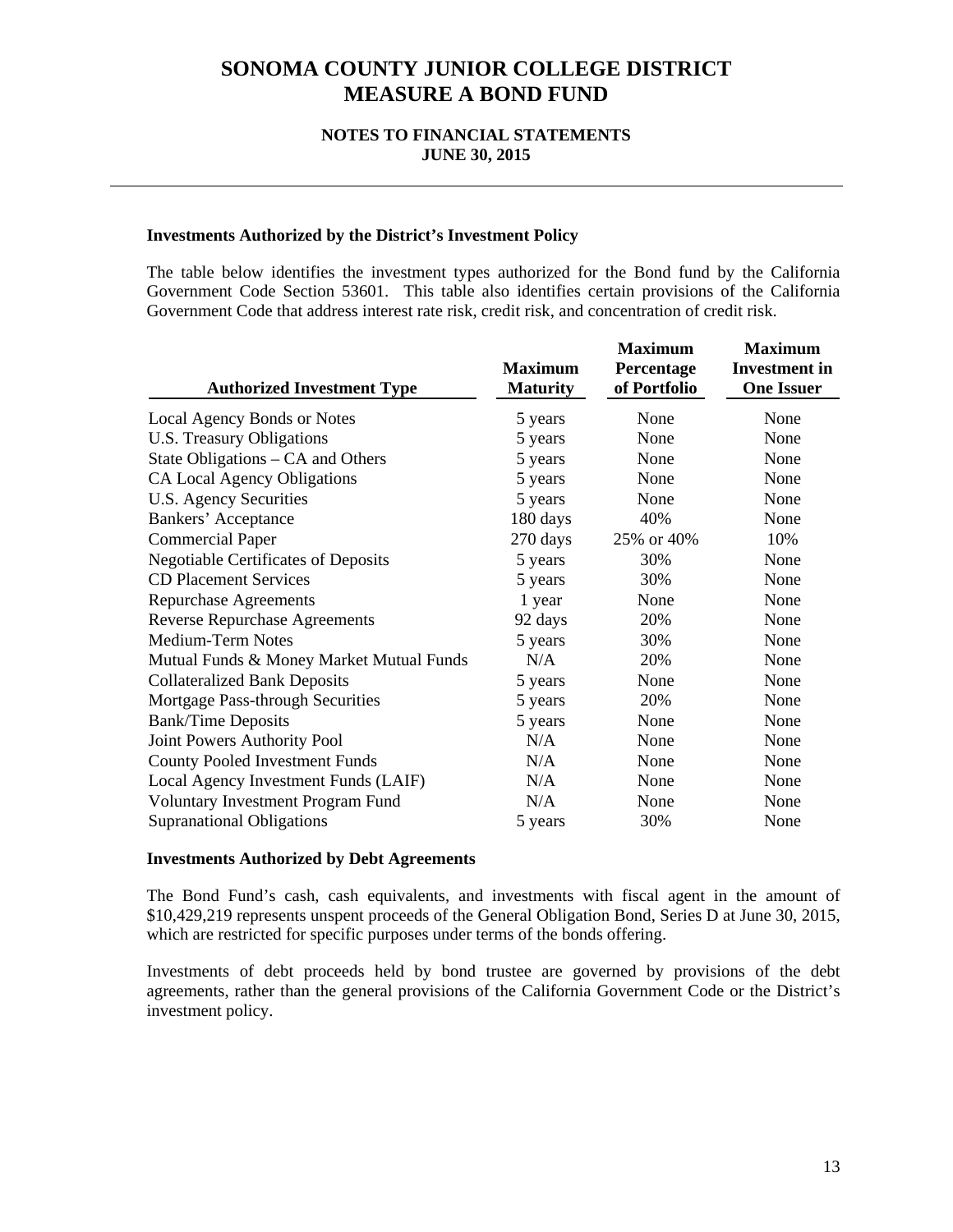#### **NOTES TO FINANCIAL STATEMENTS JUNE 30, 2015**

#### **Interest Rate Risk**

 of the investments contained in the District's Treasury's investment pool is approximately 600 days. As of June 30, 2015, the Bond Fund had the following investments held by trustees: Interest rate risk is the risk that changes in market interest rates will adversely affect the fair value of an investment. Generally, the longer the maturity of an investment, the greater the sensitivity of its fair values to changes in market interest rates. As of June 30, 2015, the weighted average maturity

|                           | <b>Remaining Maturity (in Years)</b>   |  |                     |                               |                 |            |                         |  |
|---------------------------|----------------------------------------|--|---------------------|-------------------------------|-----------------|------------|-------------------------|--|
| <b>Investment Type</b>    | <b>Total</b><br><b>Market</b><br>Value |  | Less than<br>1 Year |                               | 1 to 5<br>Years |            | 5 to 10<br><b>Years</b> |  |
| U.S. Municipal Securities |                                        |  |                     | $$7,703,934$ $$7,207,693$ $$$ |                 | 496.241 \$ |                         |  |

#### **Credit Risk**

Generally, credit risk is the risk that an issuer of an investment will not fulfill its obligation to the holder of the investment. This is measured by the assignment of a rating by a nationally recognized statistical rating organization. The County Treasury investment pool does not have a rating provided by a nationally recognized statistical rating organization.

| <b>Investment Type</b><br>U.S. Municipal<br>Securities |                              |                         |                                            |                        |     |              |       | <b>Rating as of Year End</b><br>(Standard and Poor's) |    |         |
|--------------------------------------------------------|------------------------------|-------------------------|--------------------------------------------|------------------------|-----|--------------|-------|-------------------------------------------------------|----|---------|
|                                                        | <b>Total Market</b><br>Value |                         | <b>Exempt</b><br>From<br><b>Disclosure</b> |                        | AAA |              | $AA+$ |                                                       | AA |         |
|                                                        |                              | 7,703,934               |                                            |                        | \$  | 6,593,728 \$ |       | 698,426 \$                                            |    | 411,780 |
| <b>Money Market</b>                                    |                              | 2,674,067<br>10,378,001 |                                            | 2,674,067<br>2,674,067 |     | 6,593,728    |       | 698.426                                               | -S | 411,780 |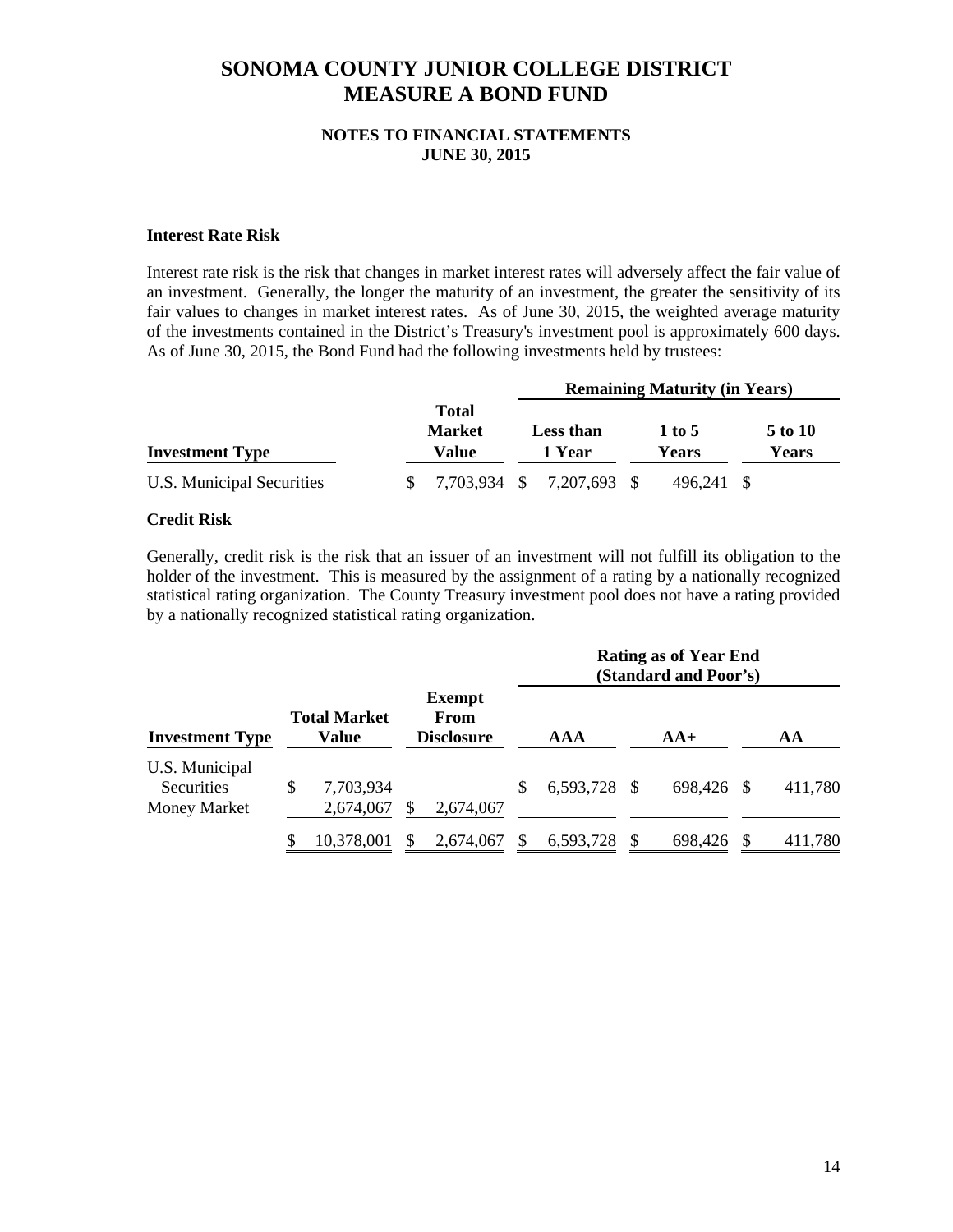### **NOTES TO FINANCIAL STATEMENTS JUNE 30, 2015**

### **Concentration of Credit Risk**

The investment policy contains no limitations on the amount that can be invested in any one issuer. The following investments represent 5% or more of the total investments balance as of June 30, 2015:

| <b>Investment</b>                                                          |   | <b>Total Market</b><br><b>Value</b> |
|----------------------------------------------------------------------------|---|-------------------------------------|
| Municipal variable rate demand obligations:                                |   |                                     |
| California Health Facilities Financing Authority VRDO, 0.060% due 10/1/31  | S | 3,800,000                           |
| Metropolitan Water District of Southern California VRDO, 0.060% due 7/1/35 |   | 2,150,000                           |
| Municipal fixed rate bonds (non-callable):                                 |   |                                     |
| Paramount Unified School District 5,000% due 9/1/15                        |   | 411,780                             |
| State of North Carolina 5.000% due 3/1/17                                  |   | 506,141                             |
| Municipal capital appreciation bonds:                                      |   |                                     |
| Polk School District (Georgia) 0.000% due 4/1/16                           |   | 398.426                             |

### **4. CAPITAL ASSETS**

Capital asset activity for the year ended June 30, 2015 is as follows:

|                                              | <b>Balance</b>      |                          |                  | <b>Balance</b>  |
|----------------------------------------------|---------------------|--------------------------|------------------|-----------------|
|                                              | <b>July 1, 2014</b> | <b>Additions</b>         | <b>Disposals</b> | June 30, 2015   |
| Capital Assets, Not Depreciated:             |                     |                          |                  |                 |
| Land                                         | 8,041,913<br>\$     | <sup>\$</sup><br>765,687 |                  | \$<br>8,807,600 |
| <b>Construction in Progress</b>              |                     |                          |                  |                 |
| <b>Total Capital Assets, Not Depreciated</b> | 8,041,913           | 765,687                  |                  | 8,807,600       |
| Capital Assets, Depreciated:                 |                     |                          |                  |                 |
| <b>Buildings</b>                             | 253,798,595         | 693,734                  |                  | 254,492,329     |
| <b>Improvement of Sites</b>                  | 2,354,423           | 105,867                  |                  | 2,460,290       |
| Machinery and Equipment                      | 4,349,501           | 169,110                  | (5,700)<br>\$.   | 4,512,911       |
| <b>Total Capital Assets, Depreciated</b>     | 260,502,519         | 968,711                  | (5,700)          | 261,465,530     |
| Less Accumulated Depreciation for:           |                     |                          |                  |                 |
| <b>Buildings</b>                             | (30, 290, 705)      | (5,850,505)              |                  | (36, 141, 210)  |
| <b>Improvement of Sites</b>                  | (588, 830)          | (118, 162)               |                  | (706, 992)      |
| Machinery and Equipment                      | (2,705,571)         | (309, 615)               | 2,755            | (3,012,431)     |
| <b>Total Accumulated Depreciation</b>        | (33, 585, 106)      | (6,278,282)              | 2,755            | (39,860,633)    |
| Total Capital Assets, Depreciated, Net       | 226,917,413         | (5,309,571)              | (2,945)          | 221,604,897     |
| Capital Assets, Net                          | \$234,959,326       | (4,543,884)<br>\$.       | (2,945)          | \$230,412,497   |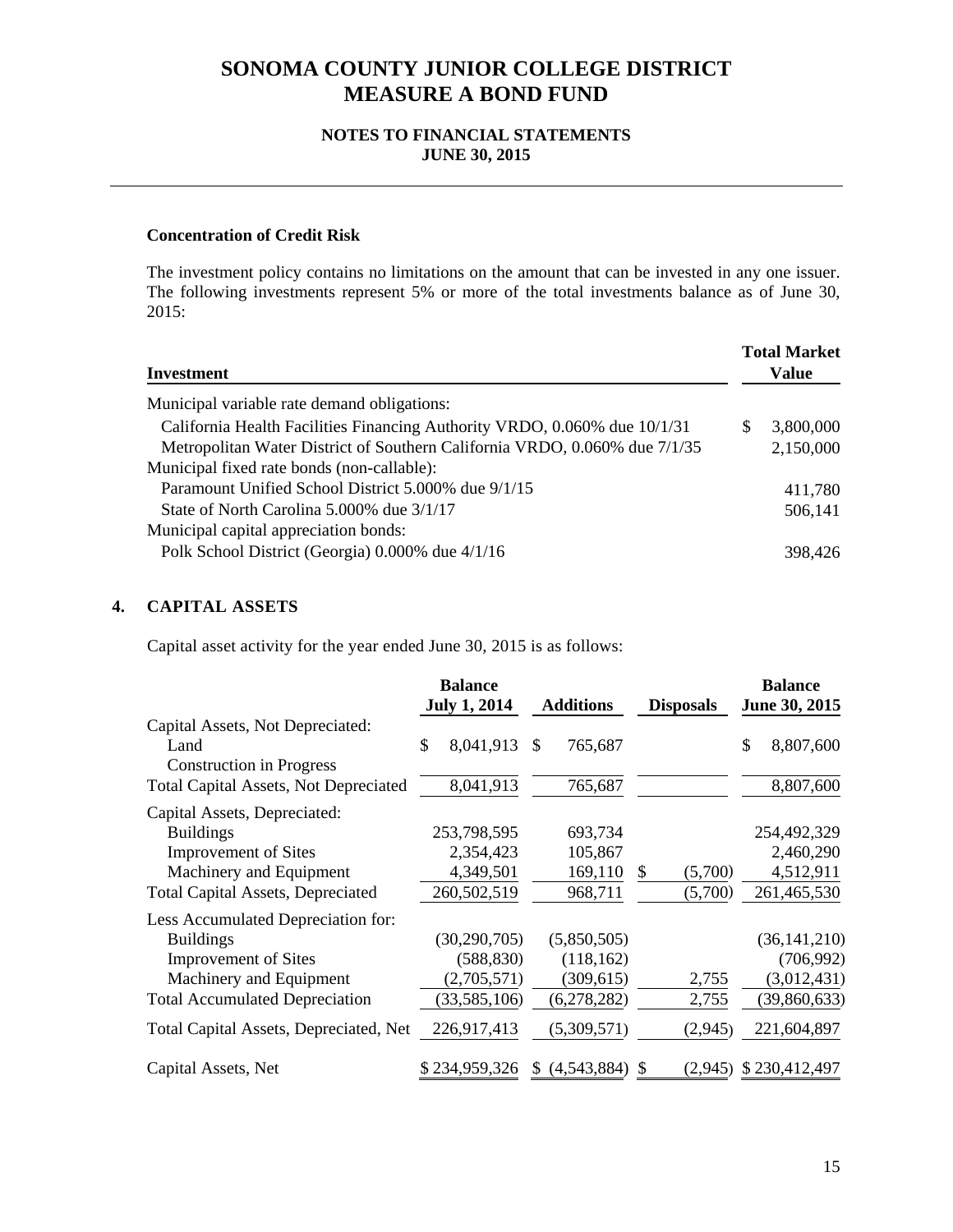#### **NOTES TO FINANCIAL STATEMENTS JUNE 30, 2015**

### **5. LONG-TERM DEBT**

#### General Obligation Refunding Bonds

In May 2013, the District issued General Obligation Refunding Bonds, in the amount of \$133,215,000, with interest rates ranging from 2.00% - 5.00%. The debt was issued to provide resources to purchase U.S. Government State and Local Government securities that were placed in an irrevocable trust for the purpose of generating resources for future debt service payments of \$137,302,500 of General Obligation Bonds, Series B, and \$93,758,875 of General Obligation Bonds, Series C. As a result, the refunded bonds are considered to be partially defeased as a legal defeasance and a prorated portion of the liability has been removed from the balance sheet. The reacquisition price exceeded the net carrying amount of the old debt resulting in a deferred charge on refunding. The deferred charge on refunding at June 30, 2015 of \$15,215,541 is being amortized over the remaining life of the new debt.

| <b>Year Ending</b><br><b>June 30,</b> | <b>Principal</b> |    | <b>Interest</b> |    | <b>Total</b> |
|---------------------------------------|------------------|----|-----------------|----|--------------|
| 2016                                  | \$<br>1,170,000  | \$ | 6,107,600       | -S | 7,277,600    |
| 2017                                  | 695,000          |    | 6,085,475       |    | 6,780,475    |
| 2018                                  | 280,000          |    | 6,070,850       |    | 6,350,850    |
| 2019                                  | 7,455,000        |    | 5,929,600       |    | 13,384,600   |
| 2020                                  | 8,025,000        |    | 5,607,300       |    | 13,632,300   |
| 2021-2025                             | 49,815,000       |    | 21,672,400      |    | 71,487,400   |
| 2026-2030                             | 61,995,000       |    | 8,324,875       |    | 70,319,875   |
| Subtotal                              | 129,435,000      |    | 59,798,100      |    | 189,233,100  |
| <b>Plus:</b> Unamortized Premium      | 24,276,158       |    |                 |    | 24,276,158   |
| <b>Totals</b>                         | 153,711,158      | S  | 59,798,100      | S. | 213,509,258  |

The 2013 General Obligation Refunding Bonds mature as follows:

#### General Obligation Bonds

In September 2005, the District issued General Obligation Bonds, Series B, in the amount of \$105,000,000, with an interest rate of 5.00%. As described above, these bonds were partially refunded in May 2013, and the refunded portion of the liability has been removed from the balance sheet.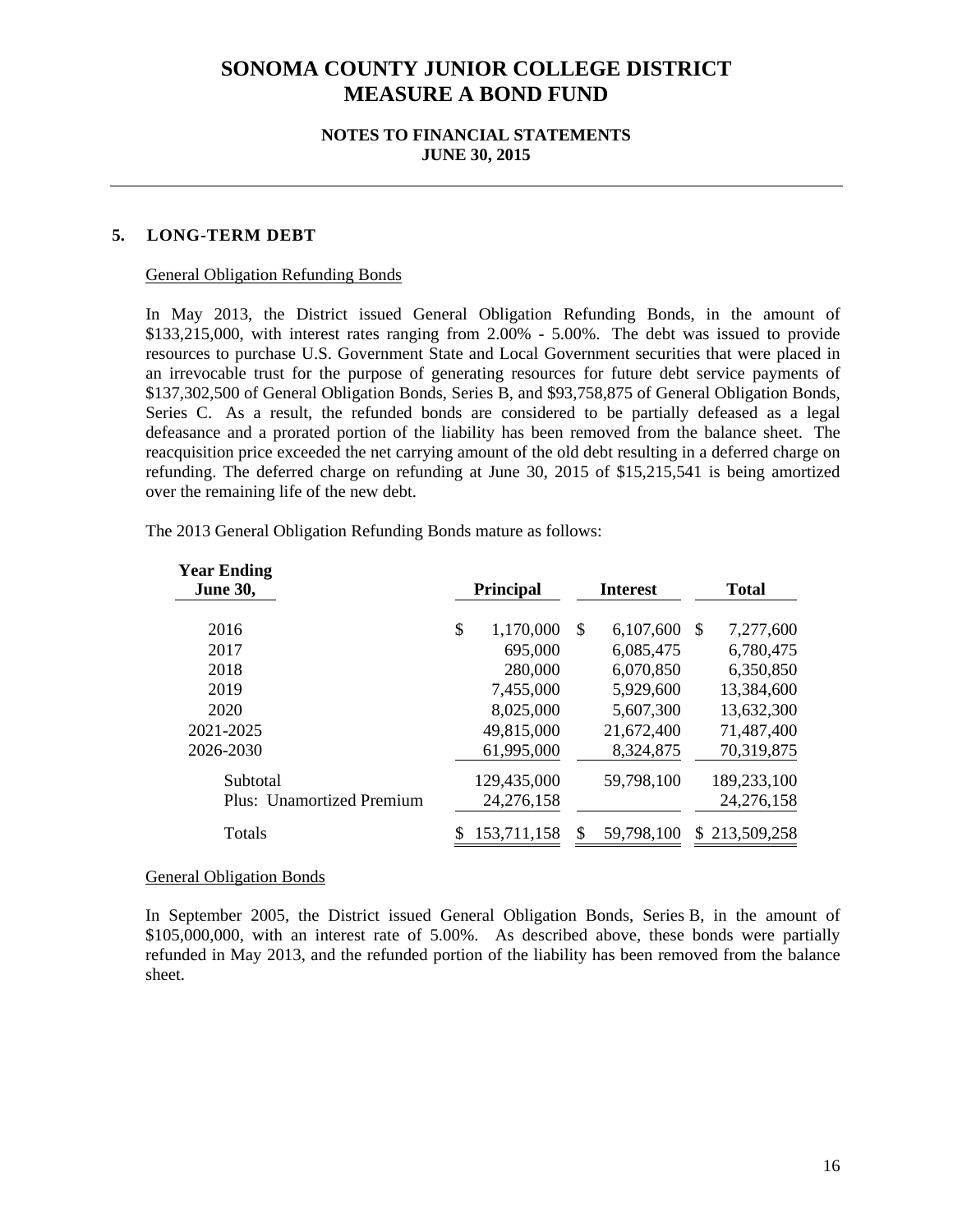#### **NOTES TO FINANCIAL STATEMENTS JUNE 30, 2015**

The remaining General Obligation Bonds, Series B mature as follows:

| <b>Year Ending</b><br><b>June 30,</b> |    | <b>Principal</b> |    | <b>Interest</b> | <b>Total</b> |            |  |
|---------------------------------------|----|------------------|----|-----------------|--------------|------------|--|
| 2016                                  |    |                  | \$ | 1,175,500       | \$.          | 1,175,500  |  |
| 2017                                  |    |                  |    | 1,175,500       |              | 1,175,500  |  |
| 2018                                  |    |                  |    | 1,175,500       |              | 1,175,500  |  |
| 2019                                  |    |                  |    | 1,175,500       |              | 1,175,500  |  |
| 2020                                  |    |                  |    | 1,175,500       |              | 1,175,500  |  |
| 2021-2025                             | \$ | 3,455,000        |    | 5,791,125       |              | 9,246,125  |  |
| 2026-2030                             |    | 20,055,000       |    | 2,604,875       |              | 22,659,875 |  |
| Subtotal                              |    | 23,510,000       |    | 14,273,500      |              | 37,783,500 |  |
| Plus: Unamortized Premium             |    | 1,028,287        |    |                 |              | 1,028,287  |  |
| Totals                                |    | 24,538,287       | \$ | 14,273,500      | S            | 38,811,787 |  |

In September 2007, the District issued General Obligation Bonds, Series C, in the amount of \$69,710,000, with interest rates of 4.00% and 5.00%. As described above, these bonds were partially refunded in May 2013, and the refunded portion of the liability has been removed from the balance sheet.

The remaining General Obligation Bonds, Series C mature as follows:

| <b>Year Ending</b><br><b>June 30,</b>           | <b>Principal</b>    | Interest                           |               | Total                           |
|-------------------------------------------------|---------------------|------------------------------------|---------------|---------------------------------|
| 2016<br>2017<br>2018                            | 3,615,000           | \$<br>144,600<br>144,600<br>72,300 | <sup>\$</sup> | 144,600<br>144,600<br>3,687,300 |
| Subtotal<br><b>Unamortized Premium</b><br>Plus: | 3,615,000<br>91,737 | 361,500                            |               | 3,976,500<br>91,737             |
| Totals                                          | 3,706,737           | \$<br>361,500                      | S             | 4,068,237                       |

with interest rates of 4.00% and 5.00%. In April 2008, the District issued General Obligation Bonds, Series D, in the amount of \$16,990,000, with interest rates of 4.00% and 5.00%.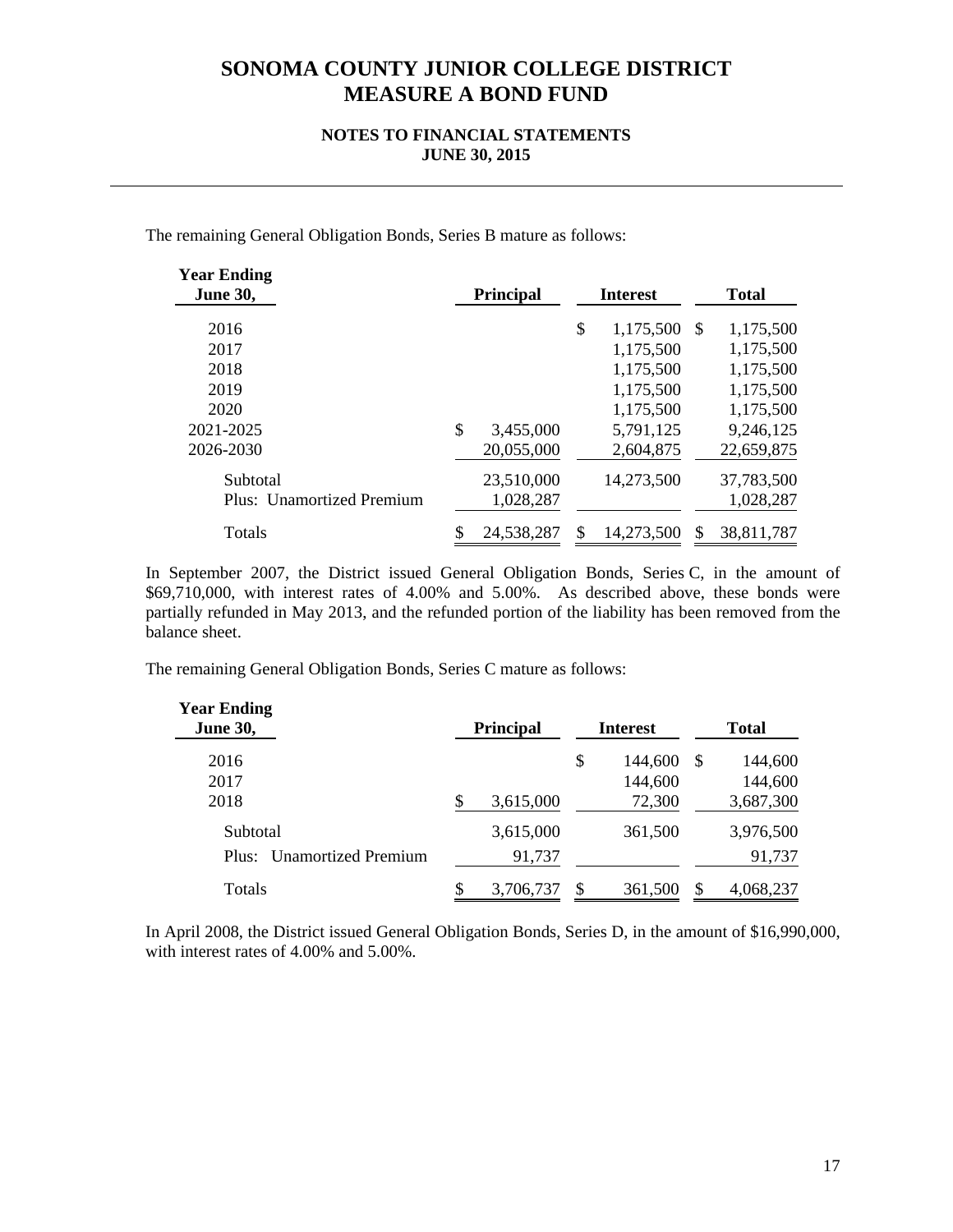### **NOTES TO FINANCIAL STATEMENTS JUNE 30, 2015**

The General Obligation Bonds, Series D mature as follows:

| <b>Year Ending</b><br><b>June 30,</b> | <b>Principal</b> |    | <b>Interest</b> |    | Total      |
|---------------------------------------|------------------|----|-----------------|----|------------|
| 2016                                  | \$<br>4,655,000  | -S | 544,125         | -S | 5,199,125  |
| 2017                                  | 5,585,000        |    | 288,125         |    | 5,873,125  |
| 2018                                  | 2,970,000        |    | 74,250          |    | 3,044,250  |
| Subtotal                              | 13,210,000       |    | 906,500         |    | 14,116,500 |
| Plus: Unamortized Premium             | 487,857          |    |                 |    | 487,857    |
| Totals                                | 13,697,857       | \$ | 906,500         |    | 14,604,357 |

### Changes In Long-Term Liabilities

Long-term liability activity for the year ended June 30, 2015, was as follows:

|                                                                  | <b>Beginning</b><br><b>Balance</b> | <b>Additions</b> | <b>Deductions</b> | Ending<br><b>Balance</b>                          | Due Within<br><b>One Year</b> |
|------------------------------------------------------------------|------------------------------------|------------------|-------------------|---------------------------------------------------|-------------------------------|
| General Obligation Bonds \$174,720,000<br>Bond issuance premiums | 27,741,975                         |                  | 1.857.936         | 4,950,000 \$169,770,000 \$5,825,000<br>25,884,039 |                               |
| Total                                                            | \$202,461,975                      |                  |                   | 6,807,936 \$195,654,039                           | 5,825,000                     |

### **6. SELF INSURANCE AND JOINT VENTURES (Joint Powers Agreements)**

The District is exposed to various risks of loss related to torts; theft of, damage to, and destruction of assets; errors and omissions; injuries to employees and students; natural disasters; and providing dental benefits to employees. The District is partially self-insured for its general liability and property coverage, and is 100% self-insured for dental benefit coverage. The District has chosen to establish a risk financing internal service fund where assets are set aside for claim settlements associated with the above risks of loss up to certain limits.

The District participates in three joint ventures under joint powers agreements (JPAs), the Statewide Association of Community Colleges (SWACC), Schools Association for Excess Risk (SAFER), and the Protected Insurance Program for Schools (PIPS). The relationship between the District and each JPA is such that no JPA is a component unit of the District for financial reporting purposes.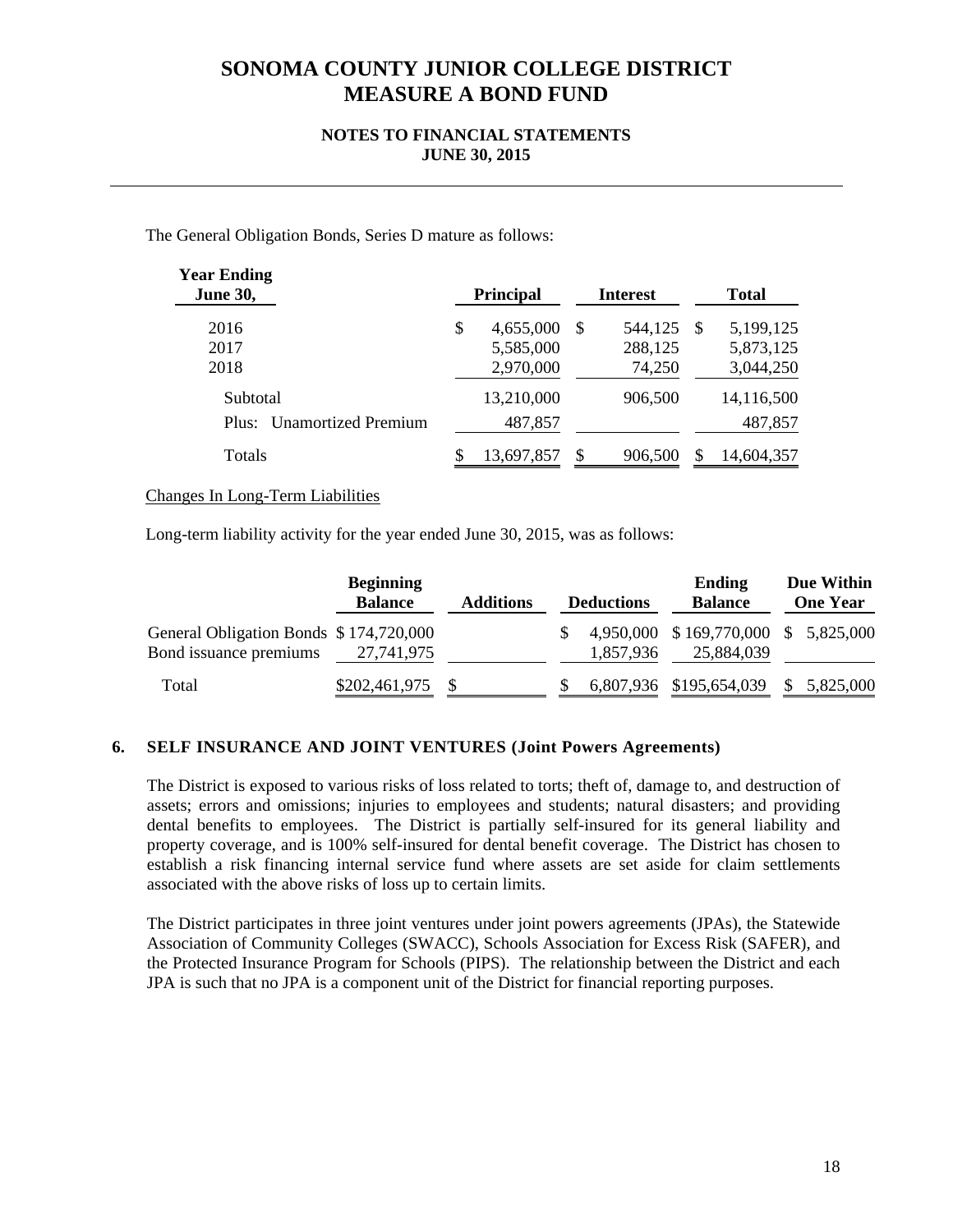#### **NOTES TO FINANCIAL STATEMENTS JUNE 30, 2015**

Each JPA is governed by a board consisting of a representative from each member organization. The boards control the operations of the JPAs, including selection of management and approval of operating budgets independent of any influence by the members beyond their representation on the governing boards. SWACC provides property and liability insurance for its members. PIPS arranges for and provides workers' compensation insurance for its members. SAFER provides services for the establishment, operation, and maintenance of a self-funded excess property and liability fund for California schools and community college districts. The members of each JPA pay premiums commensurate with the level of coverage requested, and they share surpluses and deficits proportionate to their participation in the JPAs.

The JPAs are independently accountable for their fiscal matters. The insurance groups maintain their own accounting records. Budgets are not subject to any approval other than that of the JPAs' governing boards. Complete separate financial statements for the JPA may be obtained from:

| <b>JPA</b>   | <b>Address</b>                                     |
|--------------|----------------------------------------------------|
| <b>SWACC</b> | 2355 Crenshaw Blvd., Suite 200, Torrance, CA 90501 |
| <b>PIPS</b>  | 2355 Crenshaw Blvd., Suite 200, Torrance, CA 90501 |
| <b>SAFER</b> | 2355 Crenshaw Blvd., Suite 200, Torrance, CA 90501 |

Self-insurance and other limits are as follows:

| <b>Type of</b><br>Coverage | Self-<br><b>Insurance</b> | <b>SWACC</b>               | <b>SAFER</b>                   | <b>PIPS</b>               |  |
|----------------------------|---------------------------|----------------------------|--------------------------------|---------------------------|--|
| General Liability          | Up to \$50,000            | $$50,000 -$<br>\$1,000,000 | $$1,000,000$ -<br>\$25,000,000 | N/A                       |  |
| Property                   | Up to \$10,000            | $$10,000 -$<br>\$250,000   | $$250,000 -$<br>\$250,000,000  | N/A                       |  |
| Workers'<br>Compensation   | N/A                       | N/A                        | N/A                            | To<br>Statutory<br>Limits |  |
| <b>Dental Benefits</b>     | 100% Self-<br>Insured     | N/A                        | N/A                            | N/A                       |  |

All property is insured at full replacement value. For the past three years, there have been no significant reductions in any of the District's insurance coverage types and no settlement amounts have exceeded commercial or authority insurance coverage.

Annual premiums are charged by each JPA using various allocation methods that include actual costs, trends in claims experience, and number of participants.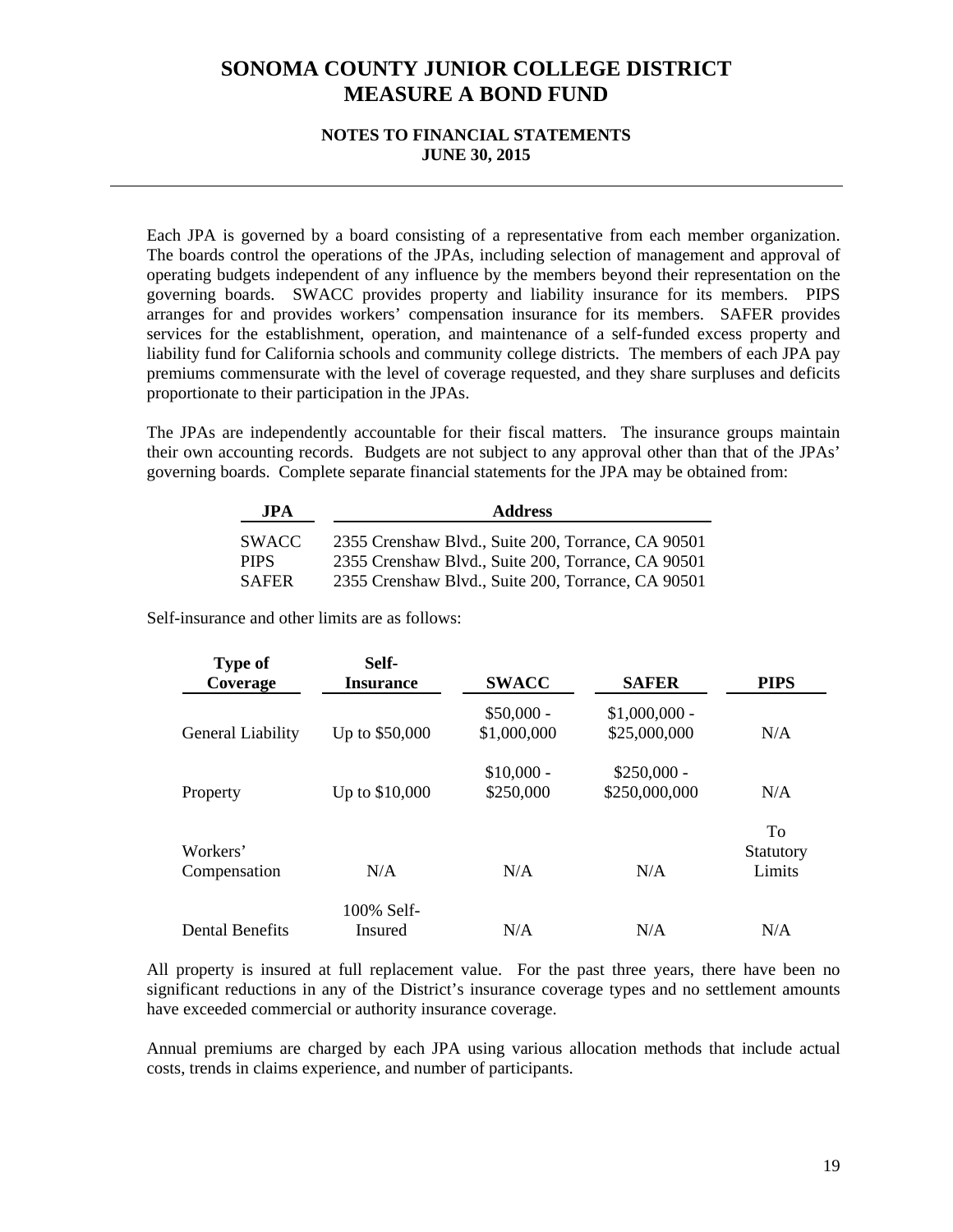### **NOTES TO FINANCIAL STATEMENTS JUNE 30, 2015**

Condensed financial information reported by each JPA for the years indicated are as follows (not covered by independent auditor's report):

|                                                 | <b>SWACC</b><br><b>Property</b> /<br><b>Liability</b><br>June 30, 2014 | <b>SAFER</b><br><b>Property</b> /<br><b>Liability</b><br>June 30, 2014 | <b>PIPS</b><br>Workers'<br><b>Compensation</b><br>June 30, 2014 |  |  |
|-------------------------------------------------|------------------------------------------------------------------------|------------------------------------------------------------------------|-----------------------------------------------------------------|--|--|
| <b>Total Assets</b>                             | 54,045,044                                                             | 6,441,498<br>\$                                                        | 101,635,390<br>S.                                               |  |  |
| <b>Total Liabilities</b><br><b>Net Position</b> | \$<br>23,536,002<br>30,509,042                                         | \$<br>5,916,290<br>525,208                                             | \$<br>89,564,503<br>12,070,887                                  |  |  |
| <b>Total Liabilities and Net Position</b>       | 54,045,044                                                             | 6,441,498                                                              | 101,635,390<br>\$.                                              |  |  |
| <b>Total Revenues</b><br><b>Total Expenses</b>  | \$<br>9,348,523<br>(10,082,446)                                        | \$<br>1,373,518<br>(3, 121, 411)                                       | 18,271,889<br>\$<br>(22, 602, 717)                              |  |  |
| Net Increase (Decrease) in Net Position         | \$<br>(733, 923)                                                       | (1,747,893)<br>S                                                       | (4,330,828)<br>S                                                |  |  |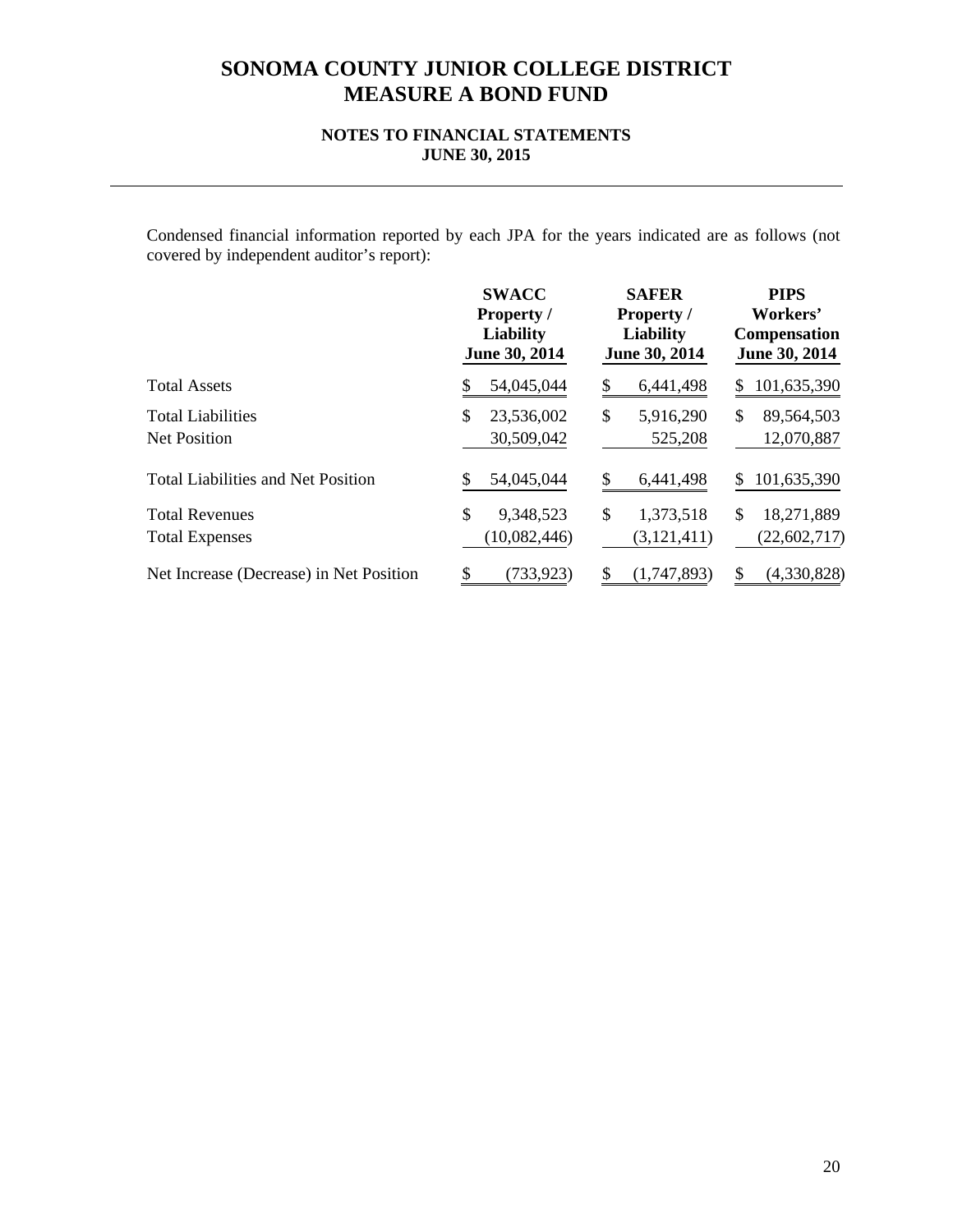

*Relax. We got this.*  $\degree$ 

# **REPORT ON INTERNAL CONTROL OVER FINANCIAL REPORTING AND ON COMPLIANCE AND OTHER MATTERS BASED ON AN AUDIT OF FINANCIAL STATEMENTS PERFORMED IN ACCORDANCE WITH** *GOVERNMENT AUDITING STANDARDS*

### **Independent Auditor's Report**

**Members of the Board of Trustees Sonoma County Junior College District Santa Rosa, California** 

We have audited, in accordance with the auditing standards generally accepted in the United States of America and the standards applicable to financial audits contained in *Government Auditing Standards*  issued by the Comptroller General of the United States, the financial statements of the Measure A Bond Fund (the Bond Fund) of the Sonoma County Junior College District (the District), as of and for the year ended June 30, 2015, and the related notes to the financial statements, and have issued our report thereon dated October 29, 2015.

### **Internal Control Over Financial Reporting**

In planning and performing our audit of the financial statements, we considered the Bond Fund's internal control over financial reporting (internal control) to determine the audit procedures that are appropriate in the circumstances for the purpose of expressing our opinion on the financial statements, but not for the purpose of expressing an opinion on the effectiveness of the Bond Fund's internal control. Accordingly, we do not express an opinion on the effectiveness of the Bond Fund's internal control.

A *deficiency in internal control* exists when the design or operation of a control does not allow management or employees, in the normal course of performing their assigned functions, to prevent, or detect and correct, misstatements on a timely basis. A *material weakness* is a deficiency, or a combination of deficiencies, in internal control, such that there is a reasonable possibility that a material misstatement of the entity's financial statements will not be prevented, or detected and corrected on a timely basis. A *significant deficiency* is a deficiency, or a combination of deficiencies, in internal control that is less severe than a material weakness, yet important enough to merit attention by those charged with governance.

Our consideration of internal control was for the limited purpose described in the first paragraph of this section and was not designed to identify all deficiencies in internal control that might be material weaknesses or significant deficiencies. Given these limitations, during our audit we did not identify any deficiencies in internal control that we consider to be material weaknesses. However, material weaknesses may exist that have not been identified.